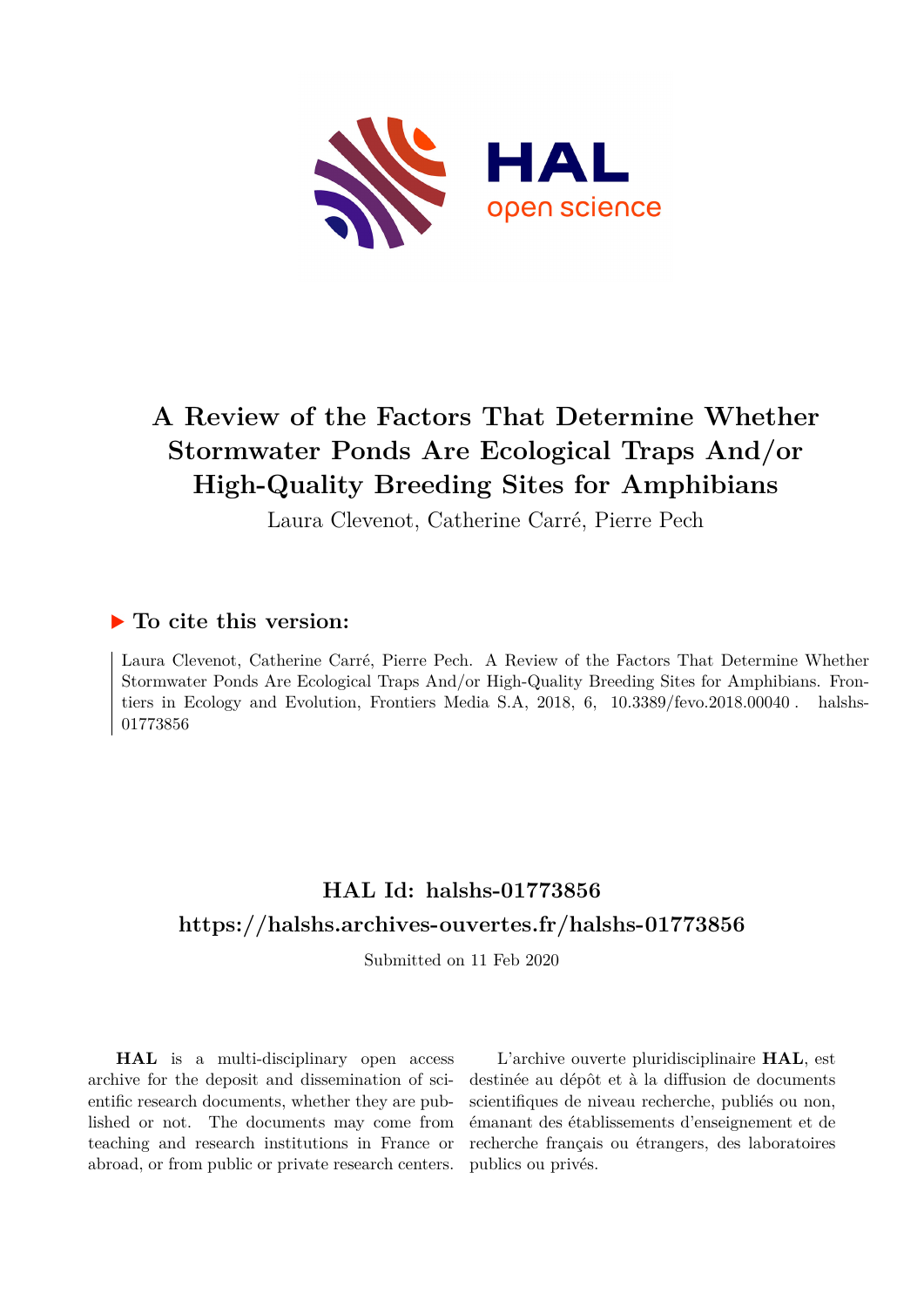



# A Review of the Factors That Determine Whether Stormwater [Ponds Are Ecological Traps And/or](https://www.frontiersin.org/articles/10.3389/fevo.2018.00040/full) High-Quality Breeding Sites for **Amphibians**

#### [Laura Clevenot\\*](http://loop.frontiersin.org/people/423296/overview), Catherine Carré and [Pierre Pech](http://loop.frontiersin.org/people/543680/overview)

Pantheon-Sorbonne University, Paris, France

#### **OPEN ACCESS**

Edited by: Carme Rosell, Minuartia, Spain

#### Reviewed by:

Iryna Dronova, University of California, Berkeley, United States Tom Langen, Clarkson University, United States

> \*Correspondence: Laura Clevenot [lauraclevenot@gmail.com](mailto:lauraclevenot@gmail.com)

#### Specialty section:

This article was submitted to Urban Ecology, a section of the journal Frontiers in Ecology and Evolution

> Received: 03 July 2017 Accepted: 26 March 2018 Published: 12 April 2018

#### Citation:

Clevenot L, Carré C and Pech P (2018) A Review of the Factors That Determine Whether Stormwater Ponds Are Ecological Traps And/or High-Quality Breeding Sites for Amphibians. Front. Ecol. Evol. 6:40. doi: [10.3389/fevo.2018.00040](https://doi.org/10.3389/fevo.2018.00040) Stormwater ponds were originally constructed to control the quantity and quality of runoff on urban roads and highways before it was released to the environment. Often, stormwater ponds were designed in a technical feat of civil engineering, with no particular ecological or landscape objective in mind. Nevertheless, they are colonized spontaneously by diverse species, including amphibians. Through an initial review of the scientific literature, the objective of this study was to understand which factors determine whether a pond can be considered as an ecological trap or a valuable breeding site for amphibians. The first step was to question the role of the pond environment as a major factor in its colonization by amphibians, demonstrating that not all ponds are colonized by the same variety of species. The internal factors in the ponds that define them as ecological traps or sustainable breeding sites for amphibians was also considered. After confirming the functional and structural similarity between highway and urban stormwater ponds, 25 publications were compared, with study sites mostly located in Europe and North America, which concern the colonization of stormwater ponds by amphibians in urban or highway areas. Several factors were identified that may affect the ecological viability of these basins: (1) the factors related to the shape of the ponds (inclination of the banks, materials used, etc.,); (2) the biotic factors (aquatic vegetation, presence of predators, etc.,); (3) the abiotic factors (luminosity, water level in the ponds, etc.,); and (4) water pollutants. The low number of publications on this subject, as well as the low variety in the location of study sites, only allow cautious conclusions to be drawn. In particular, stormwater ponds located in highly anthropogenic landscapes can be both ecological traps and suitable habitats for amphibian breeding. This depends on the species that colonize each pond, many internal factors, and the environmental context in which it is embedded. Additional research is therefore needed in other parts of the world—particularly in amphibian biodiversity hotspots—as well as other impact factors such as the effects of different maintenance practices.

Keywords: stormwater ponds, amphibians ecology, transport infrastructures, urban ecology, ecological management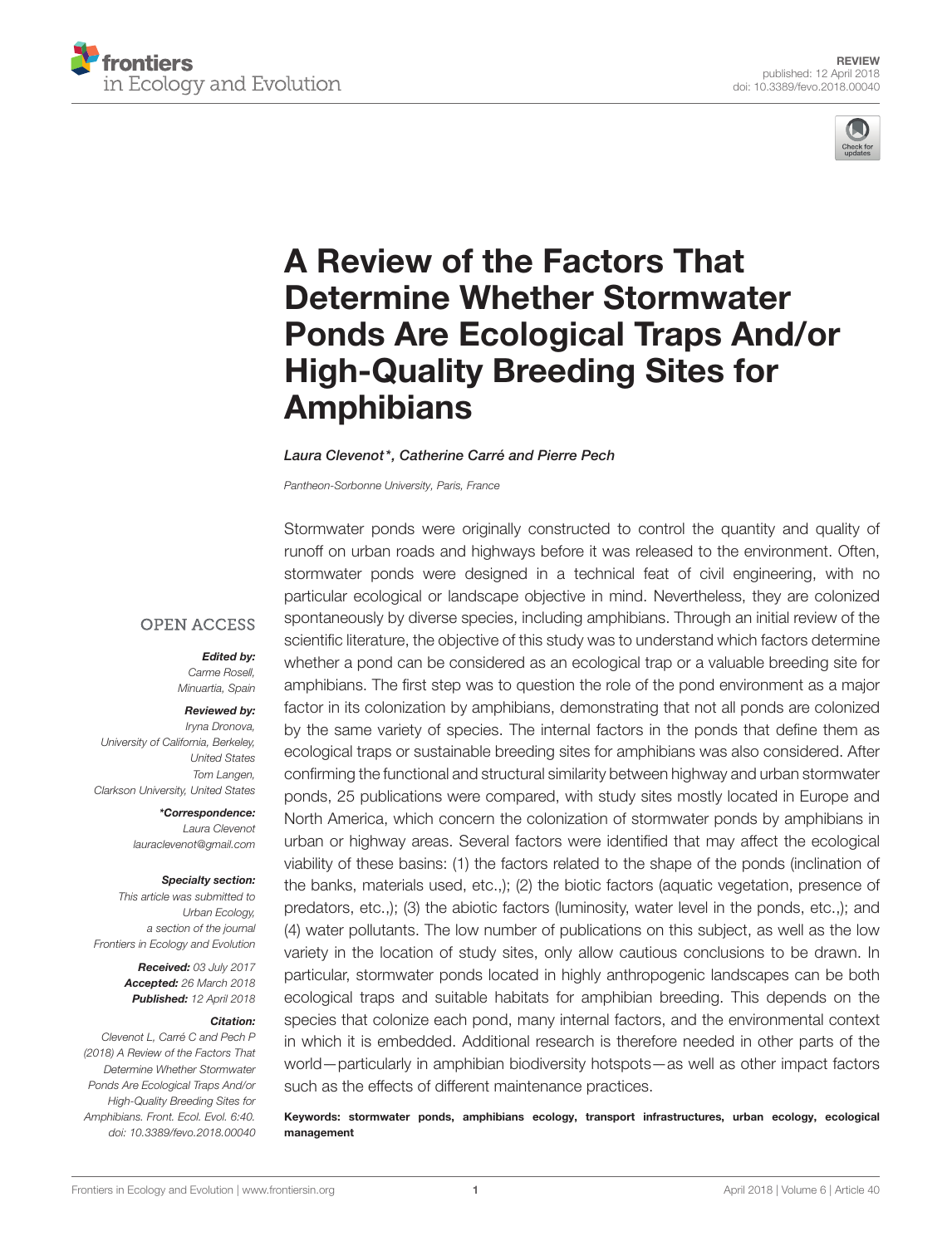## INTRODUCTION

There is no doubt that there is an increase of the extension of the urbanized land and transport infrastructure. The World Urbanization Prospects report notes that "among 233 countries or areas, just 24 per cent had levels of urbanization greater than 50 per cent in 1950 and only 8 per cent were more than 75 per cent urban. By 2014, 63 per cent of countries were more than half urban and one-third was more than 75 percent urban" (United Nations, [2014\)](#page-12-0). This trend is accompanied by a rise in the number of stormwater ponds in the urban landscape. This has resulted in the creation of a vast network of wetland micro-zones and ecological spaces, which have been quickly colonized by a wide variety of organisms [\(Scher, 2005\)](#page-11-0), including various amphibian species [\(Le Viol et al., 2009,](#page-10-0) [2012;](#page-10-1) [Simon et al., 2009;](#page-11-1) McCarthy and Lathrop, [2011\)](#page-10-2).

The main role of stormwater ponds is to reduce the environmental impact of water pollution by controlling the quantity and quality of water that is discharged into the receiving environment [\(Skriabine et al., 2004;](#page-11-2) [Andrews et al., 2015\)](#page-9-0). They are defined in literature as moderately-open surfaces and deepwater systems, initially built to control water runoff and pollution [\(Scher, 2005;](#page-11-0) [Fayoux and Pelletier, 2009;](#page-10-3) [Le Viol et al., 2009,](#page-10-0) [2012;](#page-10-1) [Tixier et al., 2011\)](#page-11-3). As [Geai et al. \(1997\)](#page-10-4) clearly explain, the traditional design of highway ponds is essentially based on technical recommendations from civil engineering, which favors the construction of ponds with regular geometric shapes and varying slope inclination, made of artificial materials (often concrete) that often do not take into account the pond's aesthetic or ecological quality. Two types of stormwater ponds may be distinguished: those located in urban areas and those located on the edge of highways. When the biotic and abiotic characteristics of highway and urban stormwater ponds are compared (see Table in Supplementary Materials), similarities can be found. Although both tend to have a similar average size, the size of stormwater ponds can vary from 173 to 7,000 m<sup>2</sup> for highways ponds [\(Scher,](#page-11-0) [2005;](#page-11-0) [Simon et al., 2009;](#page-11-1) [Pohl et al., 2015\)](#page-11-4) and from 49 to 14,784 m<sup>2</sup> for urban ponds [\(Bishop et al., 2000;](#page-9-1) [Simon et al., 2009;](#page-11-1) Brand and Snodgrass, [2010;](#page-9-2) [Scheffers and Paszkowski, 2013\)](#page-11-5). Aquatic vegetation generally covers part of the pond water surface, with an average of 55% for highway ponds [\(Le Viol et al., 2009\)](#page-10-0) and 38% for urban ponds [\(Bishop et al., 2000;](#page-9-1) [Gledhill et al., 2008;](#page-10-5) [Scheffers and Paszkowski, 2013;](#page-11-5) [Holzer, 2014\)](#page-10-6). Fish are found in 28% of the highway ponds [\(Le Viol et al., 2009\)](#page-10-0) and 25% of urban ponds [\(Holzer, 2014\)](#page-10-6). Water features are often similar, with temperatures in temperate regions hovering around 16°C in March [\(Scher, 2005;](#page-11-0) [Gallagher et al., 2014\)](#page-10-7), a slightly basic pH and a conductivity of around 0.80 mS/cm (e.g., [Scher, 2005;](#page-11-0) [Gledhill et al., 2008;](#page-10-5) [Le Viol et al., 2012;](#page-10-1) [Pohl et al., 2015\)](#page-11-4). Whether on highways or in urban areas, a similar proportion of each category of ponds can be found, characterized by the variation of the water level. On highways, [Le Viol et al. \(2012\)](#page-10-1) found 58% of permanent ponds and 42% of temporary ponds while [Scher \(2005\)](#page-11-0) found 16% of permanent ponds, 66% of semipermanent ponds and 18% of temporary ponds. In urban areas, [Gallagher et al. \(2014\)](#page-10-7) found 36.5% of temporary ponds, 20.6 % of seasonal ponds and 42.8 % of quasi-permanent ponds while [Holzer \(2014\)](#page-10-6) found 43.5 % of temporary ponds and 56.4% of permanent ponds. Dissolved oxygen levels are quite different. In highway ponds, [Pohl et al. \(2015\)](#page-11-4) and [Scher \(2005\)](#page-11-0) found 108% on average. In urban ponds, [Gledhill et al. \(2008\)](#page-10-5) found 50% but this difference can be due to the fact that only one publication mentions this rate for urban ponds. Finally, in urban ponds, [\(Scheffers and Paszkowski, 2013;](#page-11-5) [Gallagher et al., 2014;](#page-10-7) [Holzer,](#page-10-6) [2014\)](#page-10-6) found on average 54 mg/kg of chromium, 29.6 mg/kg of nitrate, 51.3 mg/kg of copper, 212.5 mg/kg of zinc, 0.3 mg/kg of cadmium, 30.1 mg/kg of lead and 662 mg/kg of carbon-hydrogen. There is no data on highway ponds. Although they were not built to host biodiversity, stormwater ponds are colonized by many species, both flora and fauna, common or rare (e.g., [Bishop et al.,](#page-9-1) [2000;](#page-9-1) [Ackley and Meylan, 2010;](#page-9-3) [Le Viol et al., 2012;](#page-10-1) Moore and Hunt, [2012\)](#page-10-8). In some conditions, stormwater ponds biodiversity has been considered equivalent to that of semi-natural wetlands [\(Hassall and Anderson, 2015\)](#page-10-9).

The 12th session of the Ramsar Convention on Wetlands, held in Uruguay in June 2015, estimated that the global extent of wetlands had declined between 64% and 71% in the twentieth century and that wetland losses and degradation continue worldwide [\(Gardner et al., 2015\)](#page-10-10). According to [Bateman \(2014\)](#page-9-4), wetland decline is accompanied by a significant decrease in the global population of amphibians, especially over the past few decades [\(Blaustein et al., 1994;](#page-9-5) [Houlahan and Findlay, 2003;](#page-10-11) [Dodd, 2010\)](#page-9-6). Because of their biphasic lifestyles, amphibians are subject to both aquatic and terrestrial threats, including habitat loss and degradation (e.g., [Berger et al., 1998;](#page-9-7) [Dodd and Cade,](#page-9-8) [1998;](#page-9-8) [Thomas et al., 2004;](#page-11-6) [Todd et al., 2009;](#page-11-7) [Becker et al., 2010;](#page-9-9) [Bancroft et al., 2011\)](#page-9-10). According to [Hayes et al. \(2010\)](#page-10-12), death and reproductive failure are the two immediate causes of amphibian decline. Atmospheric change, environmental pollutants, habitat modification, and invasive species are considered as the 4 indirect factors contributing to amphibian decline caused by reproductive failure [\(Hayes et al., 2010\)](#page-10-12). It is therefore not uncommon to notice the presence of several species of amphibians in urban or highway stormwater ponds. One of the first reactions of the pond managers to this spontaneous colonization was trying to prevent them from entering the ponds, particularly with nets or screens. Few studies have been done to confirm or refute their effectiveness. Another solution to be considered is the possibility to design and maintain these ponds to be viable sites for amphibian reproduction but it is first necessary to determine the features that have an influence on whether the ponds are ecological traps or valuable breeding sites for amphibians.

The concept of ecological trap was first described by [Dwernychuk and Boag \(1972\)](#page-10-13), but has only been studied in recent years [\(Battin, 2004\)](#page-9-11). According to [Brand and Snodgrass \(2010\)](#page-9-2), considering the principle that organisms select high-quality habitats from environmental signals, an ecological trap occurs when environmental clues provide an inaccurate representation of a habitat's suitability for reproduction and survival (Schlaepfer et al., [2002;](#page-11-8) [Battin, 2004;](#page-9-11) [Robertson and Hutto, 2006\)](#page-11-9). A stormwater pond could be defined as an ecological trap if it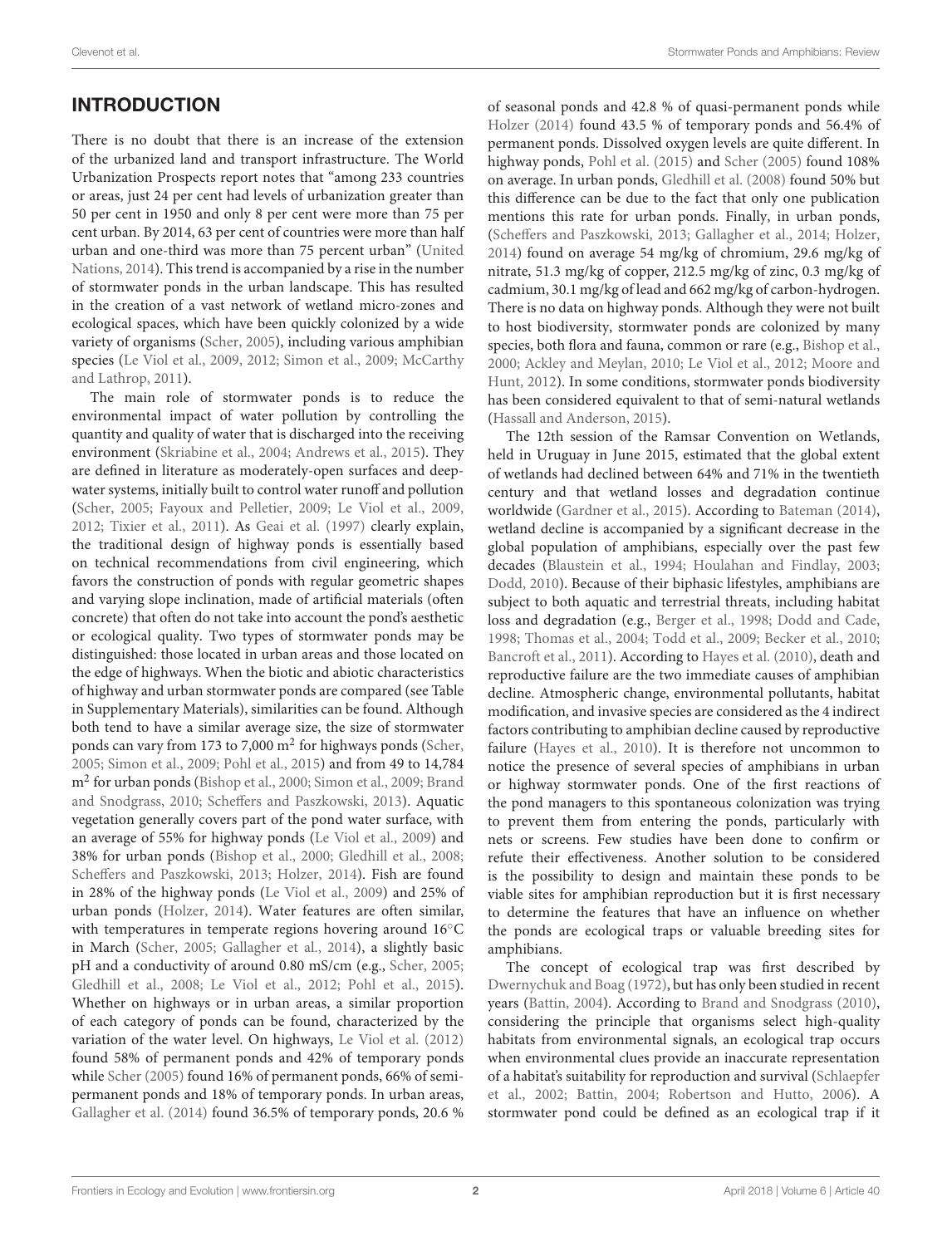leads to direct mortality of individuals or if, as a breeding site, reproductive success is not high enough to support a stable or growing population without immigration [\(Battin, 2004\)](#page-9-11). Due to the proximity of roads that may cause an increase of water pollutants in the pond and also other impacts such as a barrier effect and an increased risk of mortality, highway stormwater ponds do not appear to be suitable breeding sites for amphibians. The presence of water during the breeding period (from spring to early summer) and of vegetation in the ponds may attract amphibians, thus turning these ponds into ecological traps [\(Schlaepfer et al., 2002;](#page-11-8) [Battin, 2004;](#page-9-11) [Robertson and Hutto,](#page-11-9) [2006;](#page-11-9) [Brand and Snodgrass, 2010\)](#page-9-2). The purpose of this literature review is to ascertain to which extent stormwater ponds are colonized by amphibians and to identify the factors that would make a stormwater pond an ecological trap vs. a viable breeding site.

## METHODS AND MATERIALS

The selection of papers to be evaluated in the study was undertaken using several databases specialized in ecology and geography (Science Direct, Springer, Jstor). Words used in the search were "stormwater pond" (1980 results) associated with "amphibians" (96 results), "highways" (390 results) and "road" (890 results). The publications studied cover all types of environmental contexts (agricultural, urban, and forest environments), though most of them are located in developed countries, in particular on the European and North American continents. Though the subject of this study concerns highway stormwater ponds and amphibians, the limited number of publications on this subject (5) resulted in a complementary search through other publications referring to "urban stormwater ponds". As highways and urban ponds show high similarities (see Table in Supplementary Materials), 25 publications were selected on both urban and highway ponds: 50% of these publications were from journals of biology, 36% from conservation ecology journals and 14% from environmental science journals, the categories of journals having been determined according to the keywords used. Then, using this bibliographic database from Science Direct, Springer, Jstor as well as a complementary panel of publications on the ecology of amphibians (46), several tables were built to compare the species identified in ponds and the factors influencing—both positively and negatively—the species richness present in the stormwater ponds. There are many factors that can influence the ecological viability of stormwater ponds as a breeding site for amphibians. The effect of 4 categories of factors has been analyzed according to the definitions proposed by [Jumeau \(2017\)](#page-10-14): (1) the factors related to the design of the ponds (inclination of the banks, materials used, etc.,); (2) the biotic factors (aquatic vegetation, presence of predators, etc.,); (3) the so-called "immediate" factors (luminosity, winds, water level in the ponds, etc.,) and (4) water pollutants. This results in a total of 77 factors. However, some of these factors have not been studied in other research. Therefore, only 37 factors were included in the comparison as they were considered in at least 2 publications.

### RESULTS

### The Number of Colonizing Species Depends on the Pond's Environment

44 amphibian species were identified colonizing stormwater ponds in the 25 publications included in the analysis (**[Table 1](#page-4-0)**). Three publications on highway ponds referred to 13 amphibian species. 22 publications on urban ponds referred to 37 amphibian species and 17 of these species are cited in at least 2 publications. 6 species were found to be the most common to both urban and highway ponds: the green frog (Rana clamitans) and the pickerel frog (Rana palustris), which were identified in 5 studies; the American toad (Bufo americanus) and the green frog (R. clamitans) identified in 6 studies; the spring peeper (Pseudacris crucifer) and the wood frog (Rana sylvatica), which were identified in 7 studies.

Despite these findings, several articles have reported that species richness depends on the pond's environment and can therefore vary from one site to another. The importance of the landscape matrix for amphibians is regularly examined in the literature, within a radius of up to 500 m around the ponds (e.g., [Semlitsch and Bodie, 2003;](#page-11-10) [Simon et al., 2009\)](#page-11-1). The species richness of amphibians is often correlated with a small impervious surface, the proximity to woodlands (Dodd and Cade, [1998;](#page-9-8) [Le Viol et al., 2009,](#page-10-0) [2012;](#page-10-1) [McCarthy and Lathrop,](#page-10-2) [2011\)](#page-10-2) and the presence of a dispersal corridor in the case where the breeding site is not directly connected with woodlands [\(Semlitsch and Bodie, 2003;](#page-11-10) [Ouellet and Leheurteux, 2007;](#page-11-11) [Hamer and McDonnell, 2008;](#page-10-15) [McCarthy and Lathrop, 2011\)](#page-10-2). A terrestrial suitable habitat also provides food and the necessary overwintering sites for amphibians to survive (deMaynadier and Hunter, [1995\)](#page-9-12).

Many studies point out that the density of forest cover has a moderate influence on the presence of amphibians in ponds [\(Bishop et al., 2000\)](#page-9-1), but this influence varies according to species (e.g., [Simon et al., 2009;](#page-11-1) [Birx-Raybuck et al., 2010;](#page-9-13) Le Viol et al., [2012;](#page-10-1) [Holzer, 2014\)](#page-10-6). As shown by [Gallagher et al.](#page-10-7) [\(2014\)](#page-10-7), sensitive species such as the wood frog (R. sylvatica) occupy only ponds surrounded by a high proportion of forest cover, contrary to more tolerant species such as toads (Scher and Thièry, [2005;](#page-11-12) [Simon et al., 2009\)](#page-11-1). Thus, the literature review shows a correlation between the decrease in forest cover in the surrounding landscape and the decrease in the amphibian species richness identified in the ponds [\(Le Viol et al., 2009,](#page-10-0) [2012;](#page-10-1) Simon et al., [2009\)](#page-11-1). Conversely they demonstrate that species richness and the occurrence of individual species were negatively related to impervious built surface cover [\(Scher and Thièry, 2005;](#page-11-12) Simon et al., [2009\)](#page-11-1). The surrounding agricultural matrix is also identified as having a negative influence on species richness, particularly where intensive farming is practiced, probably due to the release of fertilizers and pesticides [\(Beja and Alcazar, 2003;](#page-9-14) [Le Viol et al.,](#page-10-1) [2012\)](#page-10-1) and/or because it creates a break in the connectivity of the pond and the natural habitat that amphibians depend on [\(Trenham et al., 2003;](#page-12-1) [Parris, 2006\)](#page-11-13).

Stormwater ponds therefore host a wide variety of amphibian species, but species richness may vary depending on the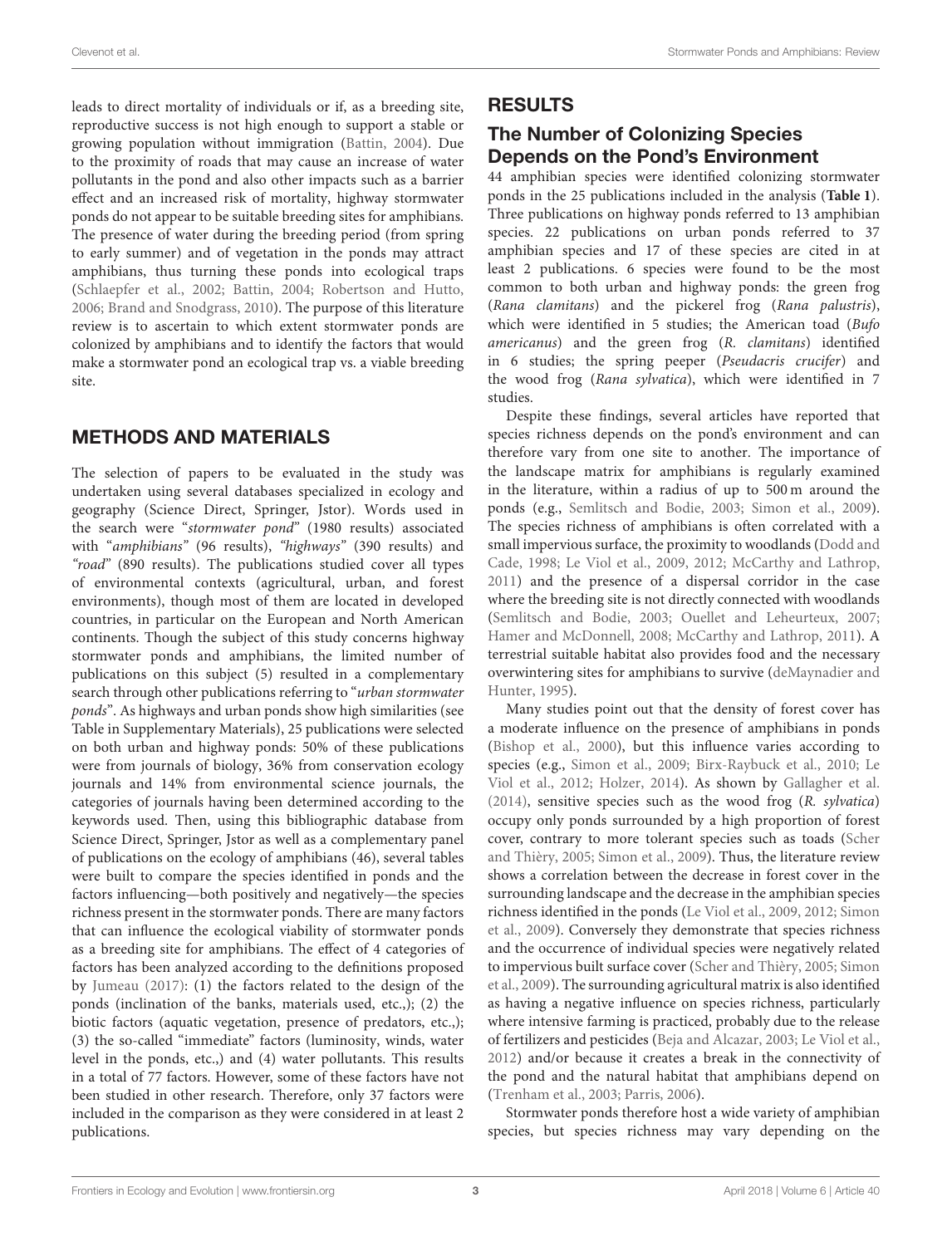#### <span id="page-4-0"></span>TABLE 1 | Species identified in highway and urban stormwater ponds.

| <b>Species</b>                                    | Urban Ponds (references)                                                                                                                                            | <b>Highway Ponds (references)</b>                     |
|---------------------------------------------------|---------------------------------------------------------------------------------------------------------------------------------------------------------------------|-------------------------------------------------------|
| Agile frog (Rana dalmatina)                       |                                                                                                                                                                     | Le Viol et al., 2009, 2012                            |
| Alpine newt (Ichthyosaura alpestris)              |                                                                                                                                                                     | Le Viol et al., 2009, 2012                            |
| American Bullfrog (Lithobates catesbeianus)       | Simon et al., 2009; Birx-Raybuck et al., 2010; McCarthy and Lathrop,<br>2011; Bateman, 2014                                                                         |                                                       |
| American Toad (Bufo americanus)                   | Bishop et al., 2000; Massal et al., 2007; Snodgrass et al., 2008; Simon<br>et al., 2009; Brand and Snodgrass, 2010; Bateman, 2014                                   |                                                       |
| Boreal chorus frog (Pseudacris maculata)          | Scheffers and Paszkowski, 2013                                                                                                                                      |                                                       |
| Common eastern froglet (Crinia signifera)         | Parris, 2006; Hamer and Parris, 2011                                                                                                                                |                                                       |
| Common frog (Rana temporaria)                     | Gledhill et al., 2008                                                                                                                                               | Le Viol et al., 2009, 2012                            |
| Common toad (Bufo bufo)                           | Gledhill et al., 2008                                                                                                                                               | Le Viol et al., 2009, 2012; Pohl et al.,<br>2015      |
| Cope's gray treefrog (Hyla chrysoscelis)          | Massal et al., 2007; Simon et al., 2009; Birx-Raybuck et al., 2010;<br>Brand and Snodgrass, 2010                                                                    |                                                       |
| Eastern Newt (Notophthalmus viridescens)          | Simon et al., 2009                                                                                                                                                  |                                                       |
| Edible frog (Pelophylax esculentus)               |                                                                                                                                                                     | Le Viol et al., 2009, 2012                            |
| Emerald-spotted tree frog (Litoria peronii)       | Parris, 2006                                                                                                                                                        |                                                       |
| European Fire Salamanders (Salamandra salamandra) |                                                                                                                                                                     | Le Viol et al., 2009, 2012                            |
| Fowler's Toad (Bufo fowleri)                      | Simon et al., 2009; Birx-Raybuck et al., 2010; McCarthy and Lathrop,<br>2011; Bateman, 2014                                                                         |                                                       |
| Gray Treefrog (Hyla versicolor)                   | Bishop et al., 2000; Massal et al., 2007; Simon et al., 2009; McCarthy<br>and Lathrop, 2011; Bateman, 2014                                                          |                                                       |
| Green frog (Rana clamitans)                       | Bishop et al., 2000; Massal et al., 2007; Simon et al., 2009; Brand and<br>Snodgrass, 2010; McCarthy and Lathrop, 2011; Bateman, 2014;                              | Scher and Thièry, 2005                                |
| Growling grass frog (Litoria raniformis)          | Parris, 2006                                                                                                                                                        |                                                       |
| Haswell's froglet (Paracrinia haswelli)           | Parris, 2006; Hamer and Parris, 2011                                                                                                                                |                                                       |
| Long-toad salamander (Ambystoma macrodactylum)    | Holzer, 2014                                                                                                                                                        | Le Viol et al., 2009, 2012                            |
| Mediterranean Tree Frog (Hyla meridionalis).      |                                                                                                                                                                     | Scher and Thièry, 2005; Le Viol et al.,<br>2009, 2012 |
| Natterjack Toad (Bufo calamita)                   |                                                                                                                                                                     | Scher and Thièry, 2005                                |
| Northern crested newt (Triturus cristatus)        | Gledhill et al., 2008                                                                                                                                               |                                                       |
| Northern crocket frog (Acris crepitans)           | Simon et al., 2009                                                                                                                                                  |                                                       |
| Northern Leopard Frog (Lithobates pipiens)        | Bishop et al., 2000; Bateman, 2014; Gallagher et al., 2014                                                                                                          |                                                       |
| Northern red-legged frog (Rana aurora)            | Holzer, 2014                                                                                                                                                        |                                                       |
| Northwestern salamander (Ambystoma gracile)       | Holzer, 2014                                                                                                                                                        |                                                       |
| Pacific chorus frog (Pseudacris regilla)          | Holzer, 2014                                                                                                                                                        |                                                       |
| Palmate newt (Triturus helveticus)                |                                                                                                                                                                     | Scher and Thièry, 2005; Le Viol et al.,<br>2009, 2012 |
| Parsley frog (Pelodytes punctatus)                |                                                                                                                                                                     | Scher and Thièry, 2005                                |
| Pickerel Frog (Rana palustris)                    | Massal et al., 2007; Simon et al., 2009; Brand and Snodgrass, 2010;<br>McCarthy and Lathrop, 2011; Bateman, 2014                                                    |                                                       |
| Pobblebonk (Limnodynastes dumerilii)              | Parris, 2006                                                                                                                                                        |                                                       |
| Rough-skinned newt (Taricha granulosa)            | Holzer, 2014                                                                                                                                                        |                                                       |
| Smooth newt (Lissotriton vulgaris)                | Gledhill et al., 2008                                                                                                                                               | Le Viol et al., 2009, 2012; Pohl et al.,<br>2015      |
| Southern brown tree frog (Litoria ewingii)        | Parris, 2006; Hamer and Parris, 2011                                                                                                                                |                                                       |
| Southern bullfrog (Lithobates grylio)             | Hamer and Parris, 2011                                                                                                                                              |                                                       |
| Southern leopard frog (Rana sphenocephala)        | Simon et al., 2009; Birx-Raybuck et al., 2010; McCarthy and Lathrop,<br>2011                                                                                        |                                                       |
| Spotted marsh frog (Limnodynastes tasmaniensis)   | Parris, 2006                                                                                                                                                        |                                                       |
| Spring Peeper (Pseudacris crucifer)               | Bishop et al., 2000; Massal et al., 2007; Simon et al., 2009;<br>Birx-Raybuck et al., 2010; Brand and Snodgrass, 2010; McCarthy and<br>Lathrop, 2011; Bateman, 2014 |                                                       |
| Striped marsh frog (Limnodynastes peronii)        | Parris, 2006; Hamer and Parris, 2011                                                                                                                                |                                                       |

(Continued)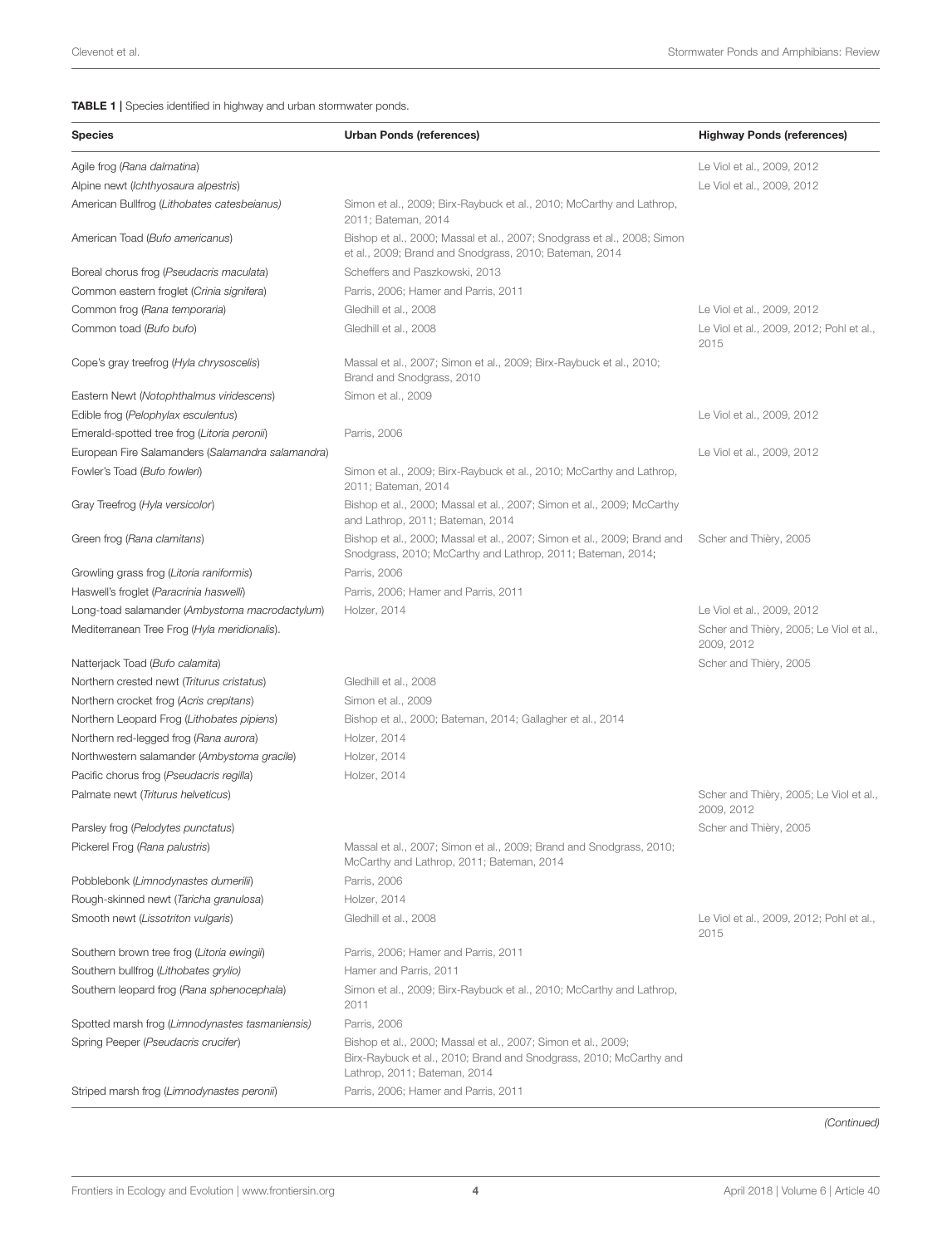#### TABLE 1 | Continued

| <b>Species</b>                                  | <b>Urban Ponds (references)</b>                                                                                                                                      | <b>Highway Ponds (references)</b> |
|-------------------------------------------------|----------------------------------------------------------------------------------------------------------------------------------------------------------------------|-----------------------------------|
| Victorian smooth froglet (Geocrinia victoriana) | Hamer and Parris, 2011                                                                                                                                               |                                   |
| Western chorus frog (Pseudacris triseriata)     | Bishop et al., 2000; Gallagher et al., 2014                                                                                                                          |                                   |
| Western tiger salamanders (Ambystoma mavortium) | Scheffers and Paszkowski, 2013                                                                                                                                       |                                   |
| Whistling tree frog (Litoria verreauxii)        | Parris, 2006; Hamer and Parris, 2011                                                                                                                                 |                                   |
| Wood frog (Rana sylvafica)                      | Bishop et al., 2000; Massal et al., 2007; Snodgrass et al., 2008; Simon<br>et al., 2009; Brand and Snodgrass, 2010; Scheffers and Paszkowski,<br>2013; Bateman, 2014 |                                   |

presence of more or less appropriate amphibian habitats in their surroundings.

## Factors That Positively or Negatively Influence the Ecological Viability of Stormwater Ponds as Breeding Sites

The factors that can affect the viability of stormwater ponds as good breeding sites for amphibians cannot be overlooked. Indeed, although they host many amphibians, stormwater ponds are not necessarily favorable habitats for the species that breed there.

Water pollution is one of the most studied factors in the relationship between stormwater ponds and amphibians (**[Table 3](#page-7-0)**). Pollutants such as road salt may have sub-lethal effects on amphibians, which could lead to death in the long term (e.g., [Bishop et al., 2000;](#page-9-1) [Sanzo and Hecnar, 2006;](#page-11-15) Karraker et al., [2008;](#page-10-18) [Snodgrass et al., 2008;](#page-11-14) [Collins and Russell, 2009\)](#page-9-15). However, some authors point out that road salt remains a factor that can slow down the development of the larvae but that it is not decisive in assessing the viability of the ponds as amphibian breeding sites [\(Scher and Thièry, 2005;](#page-11-12) Brand et al., [2010;](#page-9-16) [Hassall and Anderson, 2015\)](#page-10-9). Moderate levels of nitrogen in ponds appear to have little or no direct risk on the development of amphibian embryos and larvae identified on site [\(Mayer et al., 1996;](#page-10-19) [Bishop et al., 2000;](#page-9-1) [Massal et al., 2007\)](#page-10-16). [Snodgrass et al. \(2008\)](#page-11-14) point out that the impact of pollution on the populations of amphibians present in the ponds studied depends on the tolerance of each species to each of the pollutants. For example, nitrate  $(NO<sub>3</sub><sup>-</sup>)$  emissions from cars may be an important nutrient for aquatic vegetation [\(Camargo et al., 2005](#page-9-17) in [Holzer, 2014\)](#page-10-6). Conversely, high levels of nitrate may have detrimental effects on amphibian larvae due to its toxicity or due to anoxia resulting from eutrophication [\(Marco et al., 1999;](#page-10-20) [Hatch and Blaustein, 2003;](#page-10-21) [Holzer, 2014\)](#page-10-6). The impact of the nitrate levels also varies positively [\(Scheffers and Paszkowski,](#page-11-5) [2013\)](#page-11-5) or negatively [\(Houlahan and Findlay, 2003\)](#page-10-11) according to the species considered. In fact, stormwater ponds containing moderate nitrate levels may be suitable for the breeding and development of amphibian larvae because it contributes to the development of algae, micro-organisms, and decaying material which amphibian larvae feed on [\(Duguet et al., 2003;](#page-10-22) [Pohl et al.,](#page-11-4) [2015\)](#page-11-4). Neighboring agricultural areas can also contribute to the development of algae in ponds through the runoff of nitraterich fertilizer [\(Beja and Alcazar, 2003\)](#page-9-14). The odors produced by algae proliferation attract frogs when they're on a reproductive migration [\(Savage, 1961;](#page-11-16) [Grubb, 1973,](#page-10-23) [1975;](#page-10-24) McCarthy and Lathrop, [2011\)](#page-10-2). Algae also nourish amphibian larvae [\(Bateman,](#page-9-4) [2014;](#page-9-4) [Holzer, 2014\)](#page-10-6). However, nitrates may also be harmful when present in high concentration, as excessive algae growth can lead to eutrophication [\(Bishop et al., 2000\)](#page-9-1). In conclusion, agricultural land-use near ponds can have a variable impact, depending on agricultural practices and the sensibility of amphibian species to euthophication [\(Le Viol et al., 2012\)](#page-10-1).

Some studies point to hydroperiod (**[Tables 2](#page-6-0)**, **[3](#page-7-0)**) as a factor affecting species present on studied sites [\(Hamer and McDonnell,](#page-10-15) [2008;](#page-10-15) [Chester and Robson, 2013\)](#page-9-18). Hydroperiod is defined as the time of inundation during which the soil becomes saturated in water, resulting in anoxia [\(Bonis, 2014\)](#page-9-19). These alternations of flood and wet stages can lead to the coexistence of species with a wide range of tolerance and ecological requirements [\(Bonis,](#page-9-19) [2014\)](#page-9-19). The literature has shown that a too short hydroperiod can be harmful to species that have a long developing period, which are unable to reach metamorphosis before the pond dries. Those species die from dehydration [\(Ostergaard et al., 2008;](#page-11-17) Brand and Snodgrass, [2010;](#page-9-2) [McCarthy and Lathrop, 2011\)](#page-10-2). Conversely, a too long hydroperiod (i.e., a prolonged duration of submersion) is often associated with the presence of fish, which represent a significant risk of predation for the communities of amphibians present in ponds (e.g., [Hamer and Parris, 2011\)](#page-10-17).

A comparison of both **[Tables 2](#page-6-0)**, **[3](#page-7-0)** shows a divergence of opinions on the predation issue. The absence of fish is considered a positive factor in five studies [\(Beebee, 1996;](#page-9-20) [Petranka et al.,](#page-11-18) [2004;](#page-11-18) [Porej and Hetherington, 2005;](#page-11-19) [Vasconcelos and Calhoun,](#page-12-2) [2006;](#page-12-2) [Chester and Robson, 2013\)](#page-9-18) and a negative factor in three other studies [\(Sredl and Collins, 1992;](#page-11-20) [Bishop et al., 2000;](#page-9-1) Brand and Snodgrass, [2010\)](#page-9-2). The presence of fish has direct and indirect negative impacts on frog larvae (e.g., [Porej and Hetherington,](#page-11-19) [2005;](#page-11-19) [Hamer and Parris, 2011\)](#page-10-17) but some species show resistance to fish predation [\(Kats et al., 1988;](#page-10-25) [Gunzburger and Travis,](#page-10-26) [2005;](#page-10-26) [McCarthy and Lathrop, 2011\)](#page-10-2). [Brand and Snodgrass \(2010\)](#page-9-2) recommend a seasonal hydroperiod, natural or artificial, with a late drainage (i.e., at the end of summer), to increase the suitability of stormwater ponds as amphibian breeding sites. In addition, this practice can be adopted in the maintenance of highway and urban ponds in temperate areas where spring and autumn periods show high levels of rainfall while in summer they have less precipitation.

The pond banks inclination is cited in the literature as a characteristic that can make ponds traps for amphibians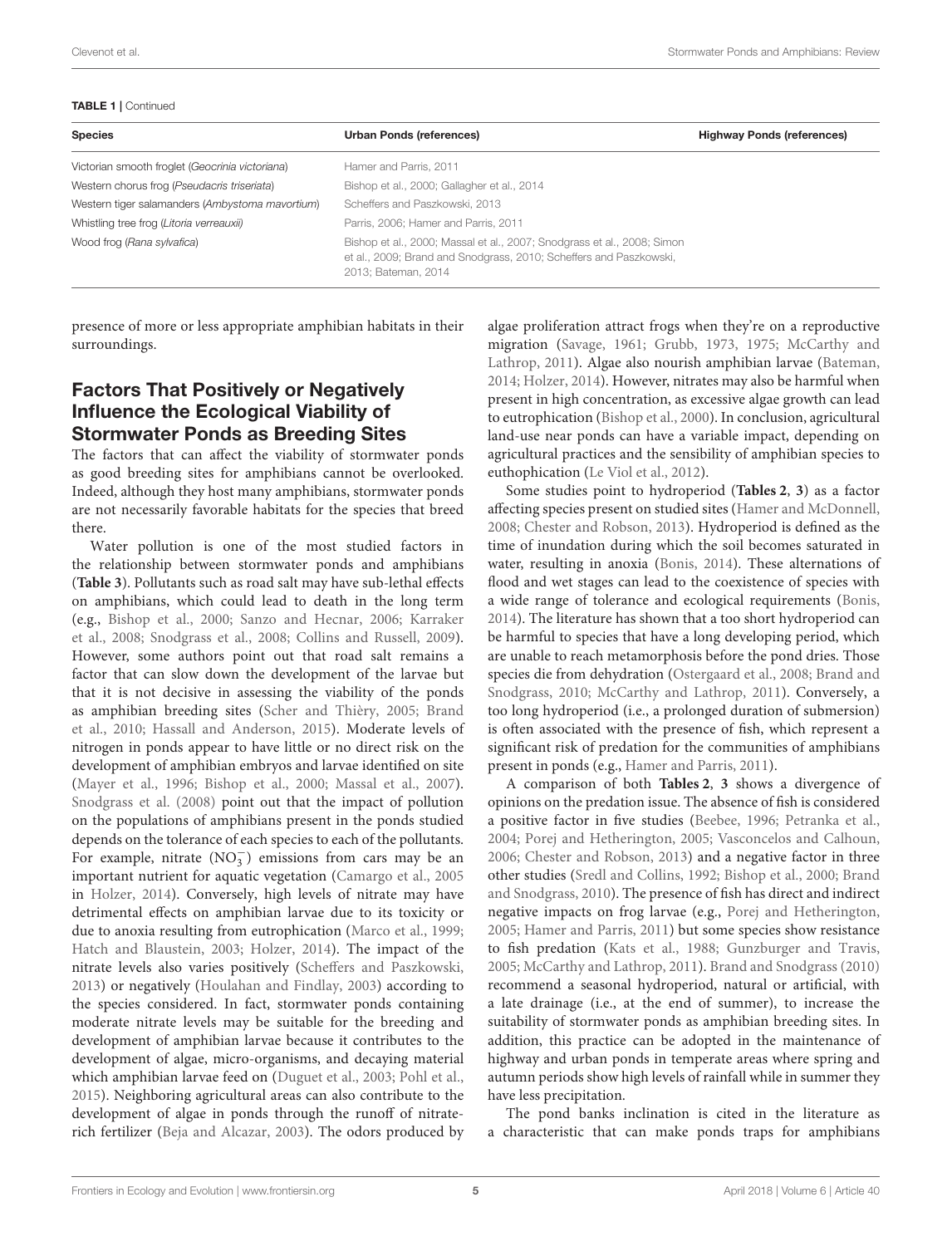<span id="page-6-0"></span>TABLE 2 | Factors identified in the literature review that have a positive effect on the use of stormwater ponds as breeding sites for amphibians.

| <b>Factors with positive effects</b>                                                                     | References of the studies                                                                                                                                                                                                                                                                                                      |
|----------------------------------------------------------------------------------------------------------|--------------------------------------------------------------------------------------------------------------------------------------------------------------------------------------------------------------------------------------------------------------------------------------------------------------------------------|
| Ecological connectivity                                                                                  | Prunier et al., 2014                                                                                                                                                                                                                                                                                                           |
| Connectivity with other bodies of water or between ponds                                                 | Gledhill et al., 2008; Birx-Raybuck et al., 2010; Chester and Robson, 2013; Hassall and<br>Anderson, 2015                                                                                                                                                                                                                      |
| Connectivity with surrounding amphibian populations site                                                 | Hamer and McDonnell, 2008                                                                                                                                                                                                                                                                                                      |
| Proximity to terrestrial habitat                                                                         | Semlitsch, 1998; Guerry and Hunter, 2002; Rubbo and Kiesecker, 2005; Trenham et al., 2005;<br>Van Buskirk, 2005; Babbitt et al., 2006; Rittenhouse and Semlitsch, 2007; Gledhill et al., 2008;<br>Hamer and McDonnell, 2008; Le Viol et al., 2009, 2012; McCarthy and Lathrop, 2011; Chester<br>and Robson, 2013; Holzer, 2014 |
| Possibility of dispersal and/or possibility of colonization of new area                                  | Semlitsch and Bodie, 2003; Ouellet and Leheurteux, 2007; Hamer and McDonnell, 2008;<br>McCarthy and Lathrop, 2011                                                                                                                                                                                                              |
| Proximity to habitat that provides food and wintering site                                               | deMaynadier and Hunter, 1995                                                                                                                                                                                                                                                                                                   |
| Proximity to a wet forest                                                                                | Baldwin et al., 2006; Holzer, 2014                                                                                                                                                                                                                                                                                             |
| Appropriate management                                                                                   | Chester and Robson, 2013                                                                                                                                                                                                                                                                                                       |
| Appropriate variations of hydroperiod                                                                    | Hamer and McDonnell, 2008; Chester and Robson, 2013                                                                                                                                                                                                                                                                            |
| Water quality                                                                                            | Hamer and McDonnell, 2008                                                                                                                                                                                                                                                                                                      |
| Low nitrate level                                                                                        | Holzer, 2014                                                                                                                                                                                                                                                                                                                   |
| Absence of fish or other predators                                                                       | Beebee, 1996; Petranka et al., 2004; Porej and Hetherington, 2005; Vasconcelos and<br>Calhoun, 2006; Chester and Robson, 2013                                                                                                                                                                                                  |
| Aquatic vegetation (providing refuge against predators, nesting site,<br>shade and production of oxygen) | Sredl and Collins, 1992; Hamer et al., 2002; Egan and Paton, 2004; Pearl et al., 2005; Skidds<br>et al., 2007; Hamer and McDonnell, 2008; Hamer and Organ, 2008; Hamer and Parris, 2011;<br>Chester and Robson, 2013; Holzer, 2014                                                                                             |

(**[Table 3](#page-7-0)**). For example, [Parris \(2006\)](#page-11-13) registers, on the basis of a predictive model, a decrease of more than 40% in the species richness measured in stormwater ponds due to the presence of a vertical wall. Other factors are mentioned as having an effect on the amphibian presence in stormwater ponds, but do not appear to be conclusive. This is the case for the age of ponds (e.g., [Birx-Raybuck et al., 2010;](#page-9-13) [Pohl et al., 2015\)](#page-11-4). Although [Birx-Raybuck et al. \(2010\)](#page-9-13) identified the presence of amphibians in recent ponds, some species may be slower to colonize new wetlands and are therefore likely to occupy older ponds. The presence of aquatic vegetation within the pond studied is also mentioned as a factor favorable for amphibian development (**[Table 2](#page-6-0)**), without being defined as a determining factor [\(Brand and Snodgrass, 2010;](#page-9-2) [Hamer and Parris, 2011;](#page-10-17) [Scheffers and Paszkowski, 2013\)](#page-11-5). Similarly, the connectivity of the ponds studied to the surrounding wetlands (**[Tables 2](#page-6-0)**, **[3](#page-7-0)**) is also correlated to the species richness and abundance (Gledhill et al., [2008;](#page-10-5) [Birx-Raybuck et al., 2010;](#page-9-13) [McCarthy and Lathrop,](#page-10-2) [2011;](#page-10-2) [Hassall and Anderson, 2015\)](#page-10-9).

#### Certain Negative Factors May be Modified by Stormwater Pond Managers to Make Them Ecologically Viable for Amphibian Breeding

As previously mentioned in the results, some factors influencing the suitability of stormwater ponds as amphibian breeding sites can be modified during pond maintenance operations (e.g., the presence of predators, hydroperiod or pollution accumulation) (e.g., [Snodgrass et al., 2008;](#page-11-14) [Birx-Raybuck et al.,](#page-9-13) [2010;](#page-9-13) [Brand and Snodgrass, 2010;](#page-9-2) [Hamer and Parris, 2011\)](#page-10-17). The connectivity between the ponds and suitable natural habitats in the surroundings can be enhanced by vegetation management [\(Hamer and Parris, 2011;](#page-10-17) [McCarthy and Lathrop, 2011\)](#page-10-2). Similarly, the connectivity of the studied ponds to other wetland habitats (including other stormwater ponds) can be enhanced by vegetation management [\(Gledhill et al., 2008;](#page-10-5) [Birx-Raybuck et al.,](#page-9-13) [2010;](#page-9-13) [Chester and Robson, 2013;](#page-9-18) [Hassall and Anderson, 2015\)](#page-10-9) in order to support the creation of a dispersal corridor and form a network [\(Hamer and McDonnell, 2008;](#page-10-15) [Le Viol et al., 2009;](#page-10-0) [Hamer and Parris, 2011\)](#page-10-17). [Bateman \(2014\)](#page-9-4) suggests that ponds be managed in groups rather than individually to ensure that the habitat requirements of the different species are respected, while improving the species richness on a regional scale.

Finally, other authors [Geai et al. \(1997\)](#page-10-4); [Chang et al.](#page-9-23) [\(2011\)](#page-9-23), and [Scheffers and Paszkowski \(2013\)](#page-11-5) recommend the construction of gently sloping banks, which facilitate the growth of aquatic and semi-aquatic vegetation, as is already the case in many ponds. [Chang et al. \(2011\)](#page-9-23) recommend that ponds with vegetated banks have slopes  $\leq 45^{\circ}$ , those designed with concrete subtract  $\leq 60^\circ$  and those designed with clay  $\leq 30^\circ$  in order to allow amphibians to climb more easily. In addition to facilitating the entry and exit of amphibians, a structure covered by vegetation provides shelter against predators [\(Geai et al.,](#page-10-4) [1997;](#page-10-4) [Scheffers and Paszkowski, 2013\)](#page-11-5) and facilitates access for maintenance [\(Geai et al., 1997\)](#page-10-4).

#### **DISCUSSION**

This literature review demonstrates that the viability of stormwater ponds as breeding sites depends largely on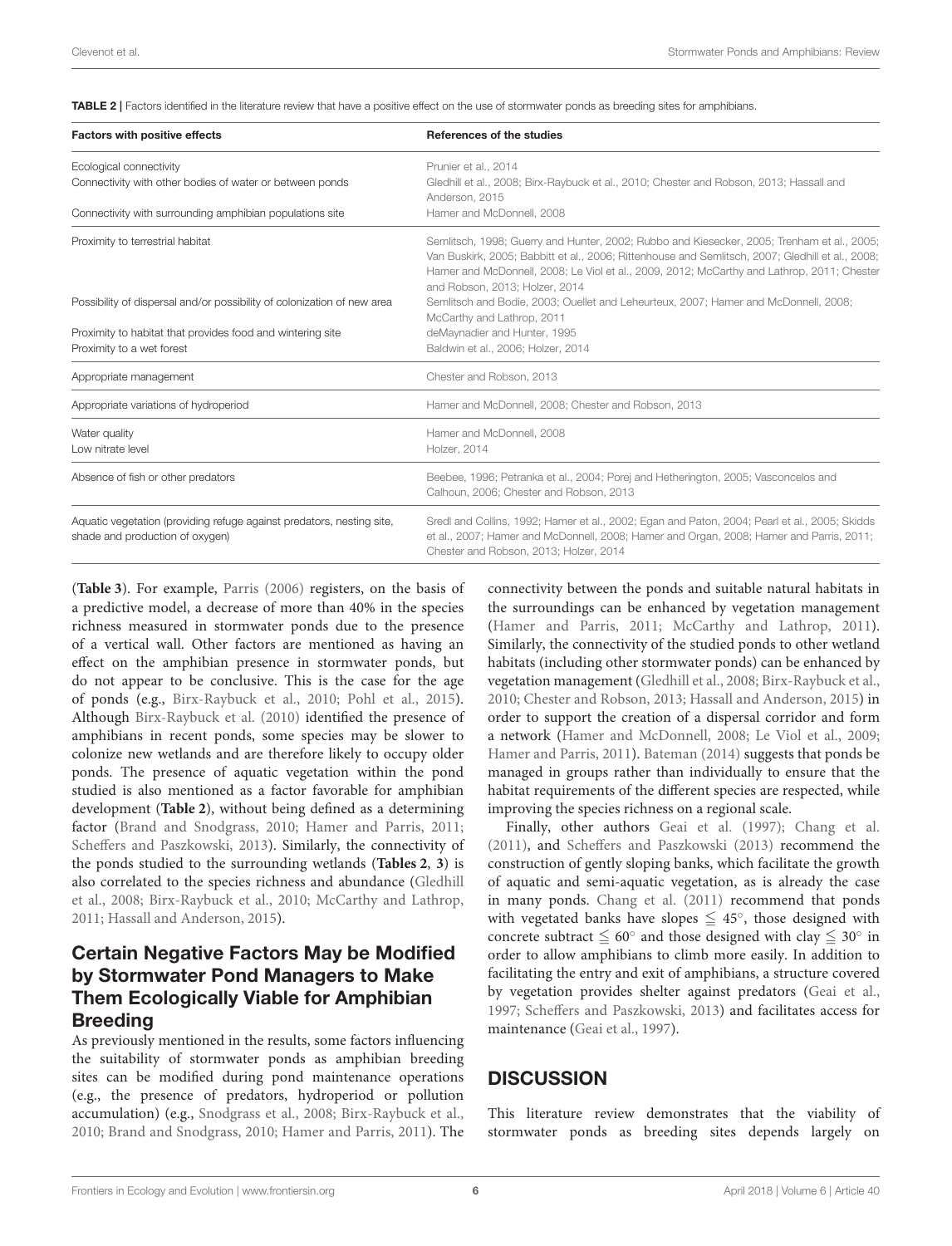<span id="page-7-0"></span>TABLE 3 | Factors identified in the literature review that have a negative effect on the use of stormwater ponds as breeding sites for amphibians.

| Factors with negative effects                                                                                | References of the studies                                                                                                                                                                                                                                            |
|--------------------------------------------------------------------------------------------------------------|----------------------------------------------------------------------------------------------------------------------------------------------------------------------------------------------------------------------------------------------------------------------|
| Lack of connectivity                                                                                         | Ostergaard et al., 2008; Birx-Raybuck et al., 2010                                                                                                                                                                                                                   |
| Changes in the hydrological cycle<br>Long or permanent hydroperiod facilitating fish presence<br>Seasonality | Hamer and McDonnell, 2008; Brand and Snodgrass, 2010<br>McCarthy and Lathrop, 2011<br>Stebbins and Cohen, 1995; Babbitt, 2005                                                                                                                                        |
| Presence of fish or other predators                                                                          | Sredl and Collins, 1992; Bishop et al., 2000; Brand and Snodgrass, 2010                                                                                                                                                                                              |
| Water pollution (affecting survival and reproduction)<br>Toxicity of pollutants                              | Phillips, 1990; Blaustein et al., 1994; McCarthy and Lathrop, 2011<br>Campbell, 1994; Rouse et al., 1999; Gillespie, 2001; Hatch and Blaustein, 2003; Houlahan and<br>Findlay, 2003; Kats and Ferrer, 2003; Massal et al., 2007; Otto et al., 2007; Wik et al., 2008 |
| Oil<br>High level of nitrate                                                                                 | Neff et al., 2005<br>Snodgrass et al., 2008                                                                                                                                                                                                                          |
| Conductivity and heavy metal<br>Pesticides and herbicides                                                    | Hatch and Blaustein, 2003; Le Viol et al., 2012<br>Beja and Alcazar, 2003; Le Viol et al., 2012                                                                                                                                                                      |
| Salinity                                                                                                     | Marsalek and Marsalek, 1997; Bishop et al., 2000; Marsalek, 2003; Karraker et al., 2008;<br>Snodgrass et al., 2008; Denoel et al., 2010; Gallagher et al., 2014                                                                                                      |
| High level of nutrients (causing aquatic eutrophication)<br>Decrease of algae quantity                       | Paul and Meyer, 2001; Johnson et al., 2007<br>Paul and Meyer, 2001                                                                                                                                                                                                   |
| Proximity to urban areas                                                                                     | Hitchings and Beebee, 1997; Gagné and Fahrig, 2007; Hamer and McDonnell, 2008                                                                                                                                                                                        |
| Woody species too close to the pond (causing shade and<br>decreasing water temperature)                      | Thurgate and Pechmann, 2007                                                                                                                                                                                                                                          |
| Human disturbance                                                                                            | Rodríguez-Prieto and Fernández-Juricic, 2005                                                                                                                                                                                                                         |
| Artificial light affecting amphibians calls and reproduction cycles<br>Noise pollution affecting calls       | Baker and Richardson, 2006<br>Sun and Narins, 2005; Bee and Swanson, 2007                                                                                                                                                                                            |

characteristics of ponds and their surroundings but also on the ecology of the colonizing species. While water pollution seems to be one of the main characteristics for defining stormwater ponds as ecological traps for amphibians [\(Bishop et al., 2000;](#page-9-1) [Collins and Russell, 2009;](#page-9-15) [Gallagher et al., 2014\)](#page-10-7), many studies show that its effect varies depending on species and pollution levels, [\(McCarthy and Lathrop, 2011;](#page-10-2) [Bateman, 2014\)](#page-9-4) even though some pollutants do not directly threaten the development of amphibian embryos and larvae [\(Massal et al., 2007\)](#page-10-16). We could therefore conclude that stormwater ponds may constitute suitable additional or alternative breeding sites for pollutanttolerant species [\(Snodgrass et al., 2008;](#page-11-14) [Holzer, 2014;](#page-10-6) Pohl et al., [2015\)](#page-11-4). A low level of water pollution, such as a low presence of nitrate, may also be positive for amphibians because it contributes to the development of microorganisms that larvae feed on. However, there is a need to establish which levels of pollution can be tolerated, and by which species.

Thus, for several factors such as pollution levels or hydroperiod, it is difficult to make precise recommendations because of the heterogeneity of evaluation criteria presented in the publications, which limits the comparisons. A good example of this heterogeneity is the characterization of ponds in terms of hydroperiod variations. Stormwater ponds can be divided into two categories: temporary or permanent [\(Le Viol et al.,](#page-10-1) [2012;](#page-10-1) [Holzer, 2014\)](#page-10-6); or seasonal or semi-permanent (Brand and Snodgrass, [2010\)](#page-9-2). However, the classification may be more subtle and may include three categories based on annual observations of ponds. [Scher and Thièry \(2005\)](#page-11-12) suggest a classification of highway ponds according to whether they are always full (permanent), have submerged depths (semi-permanent), or have a total drying phase exceeding 1 month (temporary). Similarly, [Gallagher et al. \(2014\)](#page-10-7) define three categories of urban ponds according to the duration of flooding, which can be considered temporary (<50% of the time), seasonal (50–90% of the time) or quasi-permanent (>90% of the time) ponds. Thus, the categories of hydroperiods show a high variation in stormwater ponds [\(Scher and Thièry, 2005;](#page-11-12) [Brand and Snodgrass, 2010;](#page-9-2) Le Viol et al., [2012;](#page-10-1) [Gallagher et al., 2014;](#page-10-7) [Holzer, 2014\)](#page-10-6) and is probably the determining factor in the suitability of ponds as habitats for amphibians. Nevertheless, the lack of homogeneity within the hydroperiod classification does not allow the comparison of the results published.

Concerning the surrounding land, the negative influence of the adjacent intensive agricultural areas on the presence of amphibians in stormwater ponds can be explained by a strong tendency of these species to avoid these areas [\(Joly et al., 2001;](#page-10-38) [Rothermel and Semlitsch, 2002\)](#page-11-36). These agricultural land appear to be obstacles to species dispersal. In addition, they can cause a high concentration of pesticides in the water, which can be lethal for some species [\(Sparling et al., 2001\)](#page-11-37). On the other hand, the positive influence of the presence of other wetlands near the ponds can be explained by the fact that the size of the regional population is often small. Consequently, the persistence of these populations depends on functional metapopulations composed of a network of different ponds [\(Semlitsch and Bodie,](#page-11-10) [2003\)](#page-11-10). Finally, the positive influence of a forest environment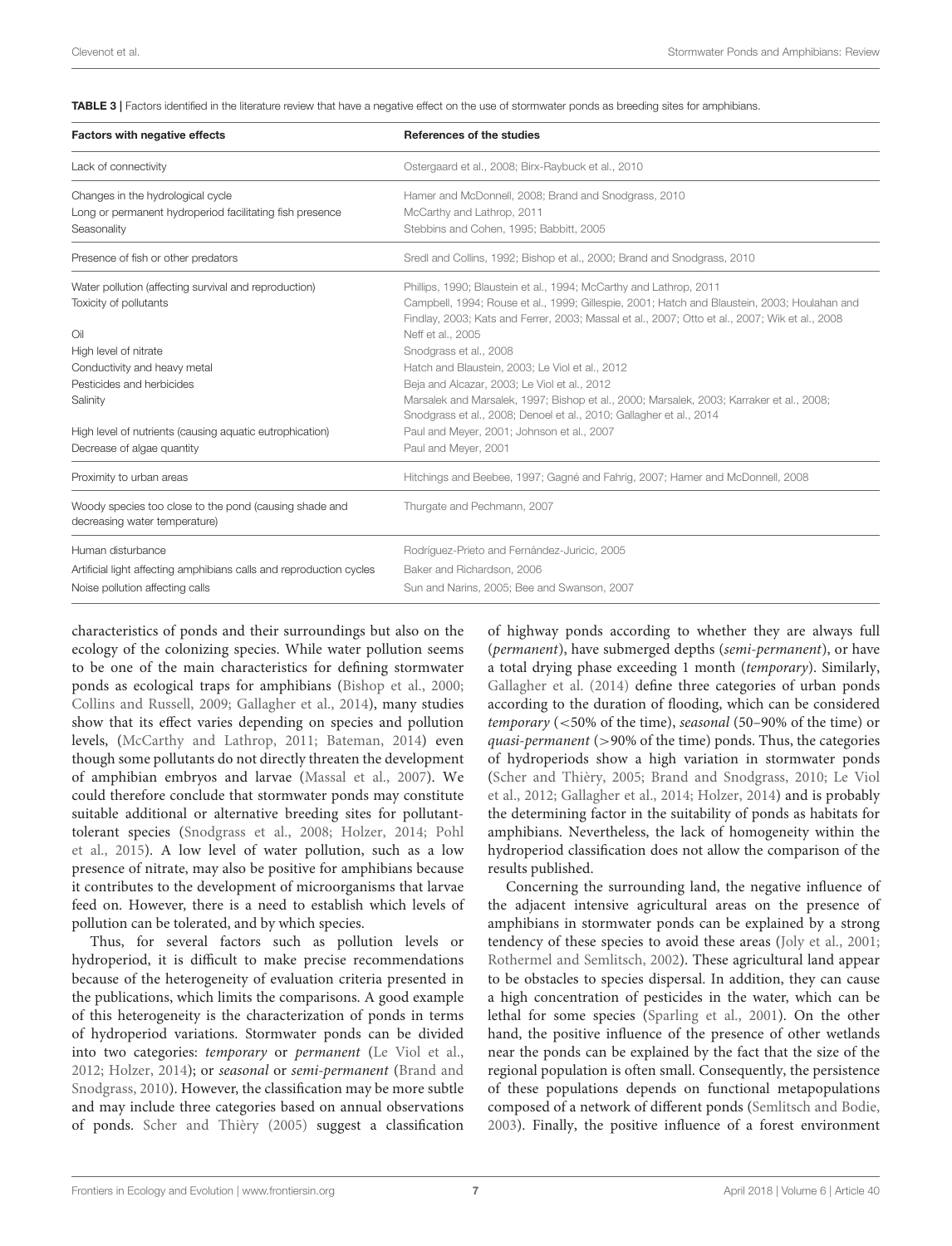can be explained by the fact that many species require habitats covered by natural vegetation where they can find refuge and food, such as forests. The close proximity of the pond to a forest environment leads to a lower cost of dispersal for amphibians during seasonal migration phases [\(Bonte et al., 2012\)](#page-9-29). Otherwise, most of the data presented in the publications analyzed here concerning the pond environment are studied within a radius of 500 m, considered as the distance of influence of an environment in relation to a pond [\(Simon et al., 2009\)](#page-11-1). This distance is justified by the fact that dispersal movements may range from several hundred meters to one kilometer [\(Joly and Grolet,](#page-10-39) [1996;](#page-10-39) [Denoel, 2005;](#page-9-30) [Kovar et al., 2009\)](#page-10-40). Nevertheless, the area studied should be adapted regarding the dispersal ability of each species.

It is important to underline the low number of publications and their restricted location as a large majority of the articles relate to studies conducted on sites located in Europe and North America. Stormwater ponds are used around the world in a variety of forms and environmental contexts that are currently difficult to evaluate in a review article as the literature does not provide information about functionality, maintenance practices and environment features surrounding the pond. Additional studies are needed, including multi-factorial studies to investigate the influence of the combination of factors listed in this article on amphibian development.

It is also necessary to conduct more targeted studies on the different types of stormwater ponds whose operational objectives and management methods may vary. It might be relevant to include a wider range of factors in the analysis and to make comparative studies between different types of ponds. The difficulty in drawing accurate conclusions also comes from the lack of homogeneity in the few publications concerning this subject as shown with the example of the term "hydroperiod."

Therefore, it is difficult to state on the basis of this review, that stormwater ponds are or are not ecological traps, insofar as this depends on many criteria that vary according to the type of pond, its design, the climate and the land uses in the areas adjacent to the pond's location. The ecology of the species that colonize it is also an important factor. However, it is interesting to note that several authors point out that stormwater ponds could be beneficial breeding sites for amphibian species [\(Bishop et al.,](#page-9-1) [2000\)](#page-9-1), especially in man-made landscapes where aquatic habitats are increasingly rare [\(Le Viol et al., 2009,](#page-10-0) [2012;](#page-10-1) [Gallagher et al.,](#page-10-7) [2014\)](#page-10-7). If so, they could make a substantial contribution toward enhancing local and even regional biodiversity [\(Gledhill et al.,](#page-10-5) [2008\)](#page-10-5).

It is important to remark that many factors that can affect the sustainability of stormwater ponds to provide quality habitat for amphibians have not been studied. This review of the scientific literature raises the question of whether or not stormwater pond maintenance practices can play a role in the adaptation of the ponds as breeding sites for amphibians [\(Hamer and Parris, 2011;](#page-10-17) [Gallagher et al., 2014;](#page-10-7) [Hassall and Anderson, 2015\)](#page-10-9).

In **[Tables 2](#page-6-0)**, **[3](#page-7-0)**, pond maintenance is only noted as a potential positive factor and is absent from the negative factors (Chester and Robson, [2013\)](#page-9-18). The different maintenance practices include dredging the pond (i.e., removing the sludge that accumulates at the bottom of the ponds) and clearing vegetation (IFSTTAR-LCPC., [2006;](#page-10-41) [Le Viol et al., 2009\)](#page-10-0). Dredging can have a deadly impact on amphibian populations present in the pond if the activity is carried out during the breeding season. Nevertheless, it can also have other potential benefits because it prevents the pond from being filled by mud and consequently from drying out [\(Duguet et al., 2003;](#page-10-22) [Ruban et al., 2003\)](#page-11-38). In addition, it prevents the pond from the proliferation of invasive species. The management of stormwater ponds also involves vegetation control in and around the ponds. Although aquatic vegetation plays a positive role in spawning and providing refuges against predators [\(Duguet et al., 2003\)](#page-10-22), an excessive development can result in eutrophication as well as difficulties in water circulation [\(Hamer and Parris, 2011\)](#page-10-17). There is a need to find a balance between ecological and technical management in order to support the development of amphibian populations without hindering the functioning of the ponds. Further studies are needed to reconsider pond management and to identify the best practices to reduce the negative factors and to enhance positive ones for amphibian development in stormwater ponds.

This literature review suggests a possible compatibility between a purely technical management and ecological management of ponds that can benefit amphibians while maintaining the functionality of the pond. In addition, this review highlights the importance of a proper vegetation management to link these ponds to a terrestrial habitat, which is necessary for the lifecycle of amphibians. Finally, it seems important to consider the temporality of the process in the analysis of the suitability of stormwater ponds as habitats for amphibians. Whether it be short-term because of a variable hydroperiod, or long-term because of the need to be cleaned regularly to avoid filling, the question remains: Can stormwater ponds be considered temporary wetlands, such as the natural temporary Mediterranean pools mentioned by Babbitt and Tanner [\(2000\)](#page-9-31); [Beja and Alcazar \(2003\)](#page-9-14); [Jakob et al. \(2003\)](#page-10-42); [Bagella et al. \(2010\)](#page-9-32); [Ruhí et al. \(2012\)](#page-11-39) or the continental pools mentioned by [Lukács et al. \(2013\)](#page-10-43)? If so, should these ponds be included in local or regional plans to enhance biodiversity?

However, it is possible to conclude that stormwater ponds located in highly anthropogenic landscapes, as is the case in Europe and North America, can be both ecological traps and suitable habitats for amphibian breeding, depending on a number of factors, including the species that colonize them, pond design, and the environmental context in which they are embedded. Additional studies are therefore needed in other parts of the world, particularly where amphibian biodiversity hotspots are located, but also on possible management and maintenance practices and how to link stormwater ponds to quality terrestrial habitats through the creation of ecological corridors.

## AUTHOR CONTRIBUTIONS

LC, CC and PP: Contributed conception and design of the study; LC: Organized the database; LC: Performed the statistical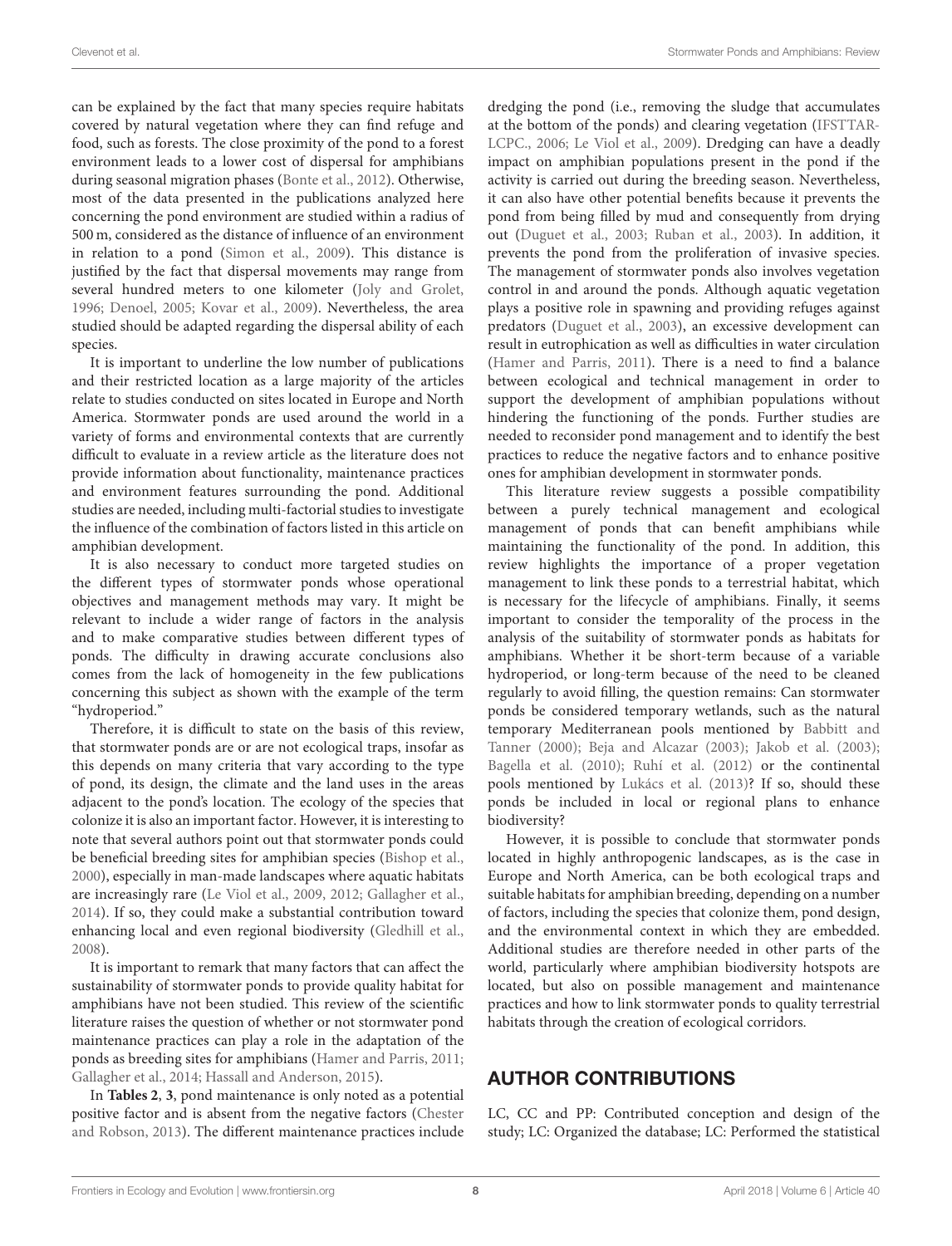analysis; LC: Wrote the first draft of the manuscript; LC: Wrote sections of the manuscript. All authors contributed to manuscript revision, read and approved the submitted version.

#### ACKNOWLEDGMENTS

This contribution would have been impossible without the support of Karine Tourret and Eiffage group. The authors would

#### **REFERENCES**

- <span id="page-9-3"></span>Ackley, J. W., and Meylan, P. A. (2010). Watersnake Eden: use of stormwater retention ponds by mangrove salt marsh snakes (Nerodia clarkii compressicauda) in urban Florida. Her Petol. Conserv. Biol. 5, 17–22.
- <span id="page-9-0"></span>Andrews, K. M., Nanjappa, P., and Riley, S. P. (Eds.). (2015). Roads and Ecological Infrastructure: Concepts and Applications for Small Animals. Baltimore, MD: JHU Press.
- <span id="page-9-24"></span>Babbitt, K. J. (2005). The relative importance of wetland size and hydroperiod for amphibians in southern New Hampshire, USA. Wetlands Ecol. Manag. 13, 269–179. doi: [10.1007/s11273-004-7521-x](https://doi.org/10.1007/s11273-004-7521-x)
- <span id="page-9-21"></span>Babbitt, K. J., Baber, M. J., and Brandt, L. A. (2006). The effect of woodland proximity and wetland characteristics on larval anuran assemblages [in an agricultural landscape.](https://doi.org/10.1139/z06-020) Can. J. Zool. 84, 510–519. doi: 10.1139/ z06-020
- <span id="page-9-31"></span>Babbitt, K. J., and Tanner, G. W. (2000). Use of temporary wetlands by anurans in a hydrologically modified landscape. Wetlands 20, 313–322. doi: 10.1672/0277- [5212\(2000\)020\[0313:UOTWBA\]2.0.CO;2](https://doi.org/10.1672/0277-5212(2000)020[0313:UOTWBA]2.0.CO;2)
- <span id="page-9-32"></span>Bagella, S., Caria, M. C., and Zuccarello, V. (2010). Patterns of emblematic habitat types in Mediterranean temporary wetlands. C. R. Biol. 333, 694–700. doi: [10.1016/j.crvi.2010.06.006](https://doi.org/10.1016/j.crvi.2010.06.006)
- <span id="page-9-27"></span>Baker, B. J., and Richardson, J. M. L. (2006). The effect of artificial light on male breeding-season behaviour in green frogs, Rana clamitans melanota. Can. J. Zool. 84, 1528–1532. doi: [10.1139/z06-142](https://doi.org/10.1139/z06-142)
- <span id="page-9-22"></span>Baldwin, R. F., Calhoun, A. J. K., and deMaynadier, P. G. (2006). Conservation planning for amphibian species with complex habitat requirements: a case study using movements and habitat selection of the Wood Frog Rana sylvatica. J. Herpetol. [40, 442–453. doi: 10.1670/0022-1511\(2006\)40\[442:CPFASW\]2.0.](https://doi.org/10.1670/0022-1511(2006)40[442:CPFASW]2.0.CO)  $CO:2$
- <span id="page-9-10"></span>Bancroft, B., Han, B., Searle, C., Biga, L., Olson, D., Kats, D., et al. (2011). Species-level correlates of susceptibility to the pathogenic amphibian fungus Batrachochytrium dendrobates in the United States. Biodiver. Conserv. 20, 1911–1920. doi: [10.1007/s10531-011-0066-4](https://doi.org/10.1007/s10531-011-0066-4)
- <span id="page-9-4"></span>Bateman, J. A. (2014). Effects of Stormwater Ponds on Calling Amphibian Communities in Monroe County, NY. thesis, Environmental Science and Biology, 65. Available online at: [https://digitalcommons.brockport.edu/env\\_](https://digitalcommons.brockport.edu/env_theses/91) [theses/91](https://digitalcommons.brockport.edu/env_theses/91)
- <span id="page-9-11"></span>Battin, J. (2004). When good animals love bad habitats: ecological traps and the conservation of animal populations. Conserv. Biol. 8, 1482–1491. doi: [10.1111/j.1523-1739.2004.00417](https://doi.org/10.1111/j.1523-1739.2004.00417)
- <span id="page-9-9"></span>Becker, C. G., Fonseca, C. R., Haddad, C. F. B., and Prado, P. I. (2010). Habitat split as a cause of local population declines of amphibians with aquatic larvae: contributed paper. Conserv. Biol. 24, 287–294. doi: [10.1111/j.1523-1739.2009.01324.x](https://doi.org/10.1111/j.1523-1739.2009.01324.x)
- <span id="page-9-28"></span>Bee, M. A., and Swanson, E. M. (2007). Auditory masking of anuran advertisement calls by road traffic noise. Anim. Behav. 74, 1765–1776. doi: [10.1016/j.anbehav.2007.03.019](https://doi.org/10.1016/j.anbehav.2007.03.019)
- <span id="page-9-20"></span>Beebee, T. J. C. (1996). Ecology and Conservation of Amphibians. London: Chapman and Hall.
- <span id="page-9-14"></span>Beja, P., and Alcazar, R. (2003). Conservation of Mediterranean temporary ponds under agricultural intensification: an evaluation using amphibians. Biol. Conserv. [114, 317–326. doi: 10.1016/S0006-3207\(03\)](https://doi.org/10.1016/S0006-3207(03)00051-X) 00051-X
- <span id="page-9-7"></span>Berger, L., Speare, R., Daszak, P., Green, D. E., Cunningham, A. A., Goggin, C. L., et al. (1998). Chytridiomycosis causes amphibian mortality associated

also like to thank Constance Schéré, Paul Boos, Eric Bezault and Neil Minkley for their language review.

#### SUPPLEMENTARY MATERIAL

The Supplementary Material for this article can be found [online at: https://www.frontiersin.org/articles/10.3389/fevo.](https://www.frontiersin.org/articles/10.3389/fevo.2018.00040/full#supplementary-material) 2018.00040/full#supplementary-material

with population declines in the rain forests of Australia and Central America. Proc. Natl. Acad. Sci. U.S.A[. 95, 9031–9036. doi: 10.1073/pnas.95.](https://doi.org/10.1073/pnas.95.15.9031) 15.9031

- <span id="page-9-13"></span>Birx-Raybuck, D. A., Price, S. J., and Dorcas, M. E. (2010). Pond age and riparian zone proximity influence anuran occupancy of urban retention ponds. Urban Ecosyst. 13, 181–190. doi: [10.1007/s11252-009-0116-9](https://doi.org/10.1007/s11252-009-0116-9)
- <span id="page-9-1"></span>Bishop, C. A., Struger, J., Barton, D. R., Shirose, L. J., Dunn, L., Lang, A. L., et al. (2000). Contamination and wildlife communities in stormwater detention ponds in Guelph and the Greater Toronto Area, Ontario, 1997 and 1998. Part I - Wildlife communities. Water Q. Res. J. Can. 35, 399–435.
- <span id="page-9-5"></span>Blaustein, A. R., Wake, D. B., and Sousa, W. P. (1994). Amphibian declines: judging stability, persistence, and susceptibility of populations to local and global extinctions. Conserv. Biol. 8, 60–71. doi: [10.1046/j.1523-1739.1994.08010060.x](https://doi.org/10.1046/j.1523-1739.1994.08010060.x)
- <span id="page-9-19"></span>Bonis, A. (2014). "Hydropériode des zones humides : un enjeu décisif pour la structure des communautés végétales et leur diversité," in Ecologie des Zones Humides : Concepts, Méthodes et Démarches, ed J. B. Bouzillé (Lavoisier), 102–152.
- <span id="page-9-29"></span>Bonte, D., Van Dyck, H., Bullock, J. M., Coulon, A., Delgado, M., Gibbs, M., et al. (2012). Costs of dispersal. Biol. Rev. 87, 290–312. doi: [10.1111/j.1469-185X.2011.00201.x](https://doi.org/10.1111/j.1469-185X.2011.00201.x)
- <span id="page-9-2"></span>Brand, A. B., and Snodgrass, J. W. (2010). Value of artificial habitats for amphibian reproduction in altered landscapes: contributed paper. Conserv. Biol. 24, 295–301. doi: [10.1111/j.1523-1739.2009.01301.x](https://doi.org/10.1111/j.1523-1739.2009.01301.x)
- <span id="page-9-16"></span>Brand, A. B., Snodgrass, J. W., Gallagher, M. T., Casey, R. E., and Van Meter, R. (2010). Lethal and sublethal effects of embryonic and larval exposure of Hyla versicolor to stormwater pond sediments. Arch. Environ. Contam. Toxicol. 58, 325–331. doi: [10.1007/s00244-009-9373-0](https://doi.org/10.1007/s00244-009-9373-0)
- <span id="page-9-17"></span>Camargo, J. A., Alonso, A., and Salamanca, A. (2005). Nitrate toxicity to aquatic animals: a review with new data for freshwater invertebrates. Chemosphere 58, 1255–1267. doi: [10.1016/j.chemosphere.2004.10.044](https://doi.org/10.1016/j.chemosphere.2004.10.044)
- <span id="page-9-25"></span>Campbell, K. R. (1994). Concentrations of heavy metals associated with urban runoff in fish living in stormwater treatment ponds. Arch. Environ. Contam. Toxicol. 27, 352–356. doi: [10.1007/BF00213171](https://doi.org/10.1007/BF00213171)
- <span id="page-9-23"></span>Chang, Y. H., Wang, H. W., and Hou, W. S. (2011). Effects of construction materials and design of lake and stream banks on climbing ability of frogs and salamanders. Ecol. Eng. 37, 1726–1733. doi: [10.1016/j.ecoleng.2011.07.005](https://doi.org/10.1016/j.ecoleng.2011.07.005)
- <span id="page-9-18"></span>Chester, E. T., and Robson, B. J. (2013). Anthropogenic refuges for freshwater biodiversity: their ecological characteristics and management. Biol. Conserv. 166, 64–75. doi: [10.1016/j.biocon.2013.06.016](https://doi.org/10.1016/j.biocon.2013.06.016)
- <span id="page-9-15"></span>Collins, S. J., and Russell, R. W. (2009). Toxicity of road salt to Nova Scotia amphibians. Environ. Pollut. 157, 320–324. doi: [10.1016/j.envpol.2008.06.032](https://doi.org/10.1016/j.envpol.2008.06.032)
- <span id="page-9-12"></span>deMaynadier, P. G., and Hunter, M. L. (1995). The relationship between forest management and amphibian ecology: a review of the North American literature. Environ. Rev. 3, 230–261 doi: [10.1139/a95-012](https://doi.org/10.1139/a95-012)
- <span id="page-9-30"></span>Denoel, M. (2005). Persistence and dispersion of an introduced population of alpine newt (Triturus alpestris) in the limestone plateau of Larzac (Southern France). Revue d'Ecologie - La Terre et la Vie. 60, 139–148.
- <span id="page-9-26"></span>Denoel, M., Bichot, M., Ficetola, G., Delcourt, J., Ylieff, M., Kestemont, P., et al. (2010). Cumulative effects of road de-icing salt on amphibian behavior. Aquat. Toxicol. 99, 275–280. doi: [10.1016/j.aquatox.2010.05.007](https://doi.org/10.1016/j.aquatox.2010.05.007)
- <span id="page-9-6"></span>Dodd, C. (2010). Amphibian Ecology and Conservation: A Handbook of Techniques. New York, NY: Oxford University Press.
- <span id="page-9-8"></span>Dodd, C. K., and Cade, B. S. (1998). Movement patterns and the conservation of amphibians breeding in small temporary wetlands. Conserv. Biol. 12, 331–339. doi: [10.1111/j.1523-1739.1998.97183](https://doi.org/10.1111/j.1523-1739.1998.97183)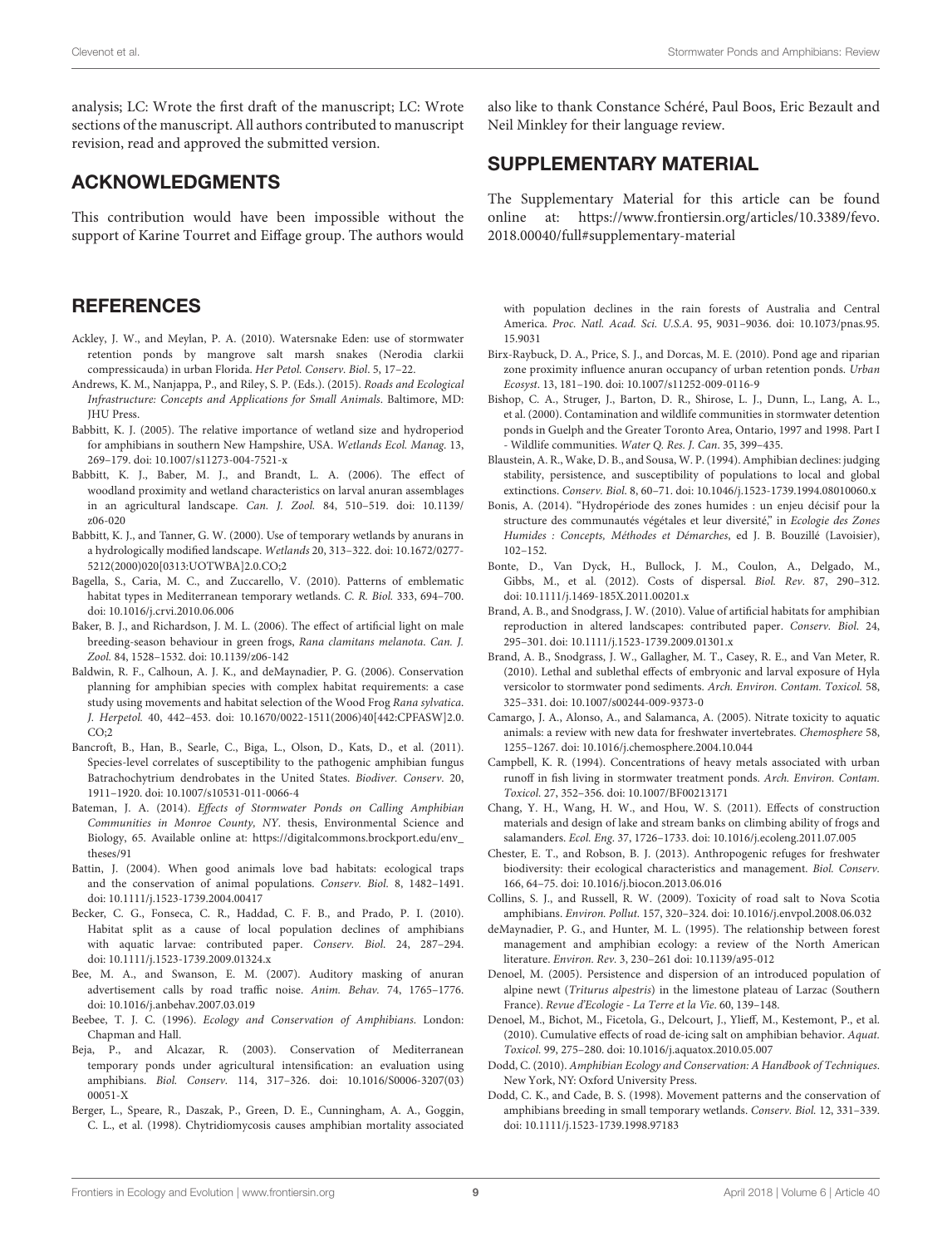- <span id="page-10-22"></span>Duguet, R., Melki, F., and Acemav Association (2003). Les Amphibiens de France, Belgique et Luxembourg. Méze: Biotope, 480.
- <span id="page-10-13"></span>Dwernychuk, L. W., and Boag, D. A. (1972). Ducks nesting in association with gulls: an ecological trap? Can. J. Zool. 50, 559–563. doi: [10.1139/z72-076](https://doi.org/10.1139/z72-076)
- <span id="page-10-29"></span>Egan, R. S., and Paton, P. W. C. (2004). Within-pond parameters affecting oviposition by wood frogs and spotted salamanders. Wetlands 24, 1–13. doi: 10. [1672/0277-5212\(2004\)024\[0001:WPAOBW\]2.0.CO;2](https://doi.org/10.1672/0277-5212(2004)024[0001:WPAOBW]2.0.CO)
- <span id="page-10-3"></span>Fayoux, D., and Pelletier, D. (2009). Étanchéité des bassins de lagunage et routiers – Règles pratiques issues de l'expérience. Ingénierie 21–31.
- <span id="page-10-37"></span>Gagné, S. A., and Fahrig, L. (2007). Effect of landscape context on anuran communities in breeding ponds in the National Capital Region, Canada. Landsc. Ecol. [22, 205–215. doi: 10.1007/s10980-006-](https://doi.org/10.1007/s10980-006-9012-3) 9012-3
- <span id="page-10-7"></span>Gallagher, M. T., Snodgrass, J. W., Brand, A. B., Casey, R. E., Lev, S. M., and Van Meter, R. J. (2014). The role of pollutant accumulation in determining the use of stormwater ponds by amphibians. Wetlands Ecol. Manag. 22, 551–564. doi: [10.1007/s11273-014-9351-9](https://doi.org/10.1007/s11273-014-9351-9)
- <span id="page-10-10"></span>Gardner, R. C., Barchiesi, F., Beltrame, C., Finlayson, C., Galewski, T., Harrison, I., et al. (2015). State of the World's Wetlands and their Services to People: A Compilation of Recent Analyses. Ramsar Briefing Note no. 7. Gland, Switzerland: Ramsar Convention Secretariat.
- <span id="page-10-4"></span>Geai, S., Guy, D., Gaber, J., Gay, L., Hurtevent, J., and Sivestre, P. (1997). L'eau et la route : dispositif de traitement des eaux pluviales. Setra 7, 166.
- <span id="page-10-31"></span>Gillespie, G. R. (2001). The role of introduced trout in the decline of the spotted tree frog (Litoria Spenceri) in south-eastern Australia. Biol. Conserv. 100, 187–198. doi: [10.1016/S0006-3207\(01\)00021-0](https://doi.org/10.1016/S0006-3207(01)00021-0)
- <span id="page-10-5"></span>Gledhill, D. G., James, P., and Davies, D. H. (2008). Pond density as a determinant of aquatic species richness in an urban landscape. Landsc. Ecol. 23, 1219–1230. doi: [10.1007/s10980-008-9292-x](https://doi.org/10.1007/s10980-008-9292-x)
- <span id="page-10-23"></span>Grubb, J. (1973). Olfactory orientation in Bufo woodhousei fowleri, Pseudacris clarki and Pseudacris streckeri. Anim. Behav. 21, 726–732. doi: [10.1016/S0003-3472\(73\)80098-3](https://doi.org/10.1016/S0003-3472(73)80098-3)
- <span id="page-10-24"></span>Grubb, J. (1975). Olfactory orientation in southern leopard frogs, Rana utricularia. Herpetologica 31, 219–221.
- <span id="page-10-27"></span>Guerry, A. D., and Hunter, M. L. Jr. (2002). Amphibian distributions in a landscape of forests and agriculture: an examination of landscape composition and configuration. Conserv. Biol. 16, 745–754. doi: [10.1046/j.1523-1739.2002.00557.x](https://doi.org/10.1046/j.1523-1739.2002.00557.x)
- <span id="page-10-26"></span>Gunzburger, M. S., and Travis, J. (2005). Critical literature review of the evidence for unpalatability of amphibian eggs and larvae. J. Herpetol. 39, 547–571. doi: [10.1670/1-05A.1](https://doi.org/10.1670/1-05A.1)
- <span id="page-10-15"></span>Hamer, A. J., and McDonnell, M. J. (2008). Amphibian ecology and conservation in the urbanising world: a review. Biol. Conserv. 141, 2432–2449. doi: [10.1016/j.biocon.2008.07.020](https://doi.org/10.1016/j.biocon.2008.07.020)
- <span id="page-10-30"></span>Hamer, A. J., and Organ, A. K. (2008). Aspects of the ecology and conservation of the Growling Grass Frog Litoria raniformis in an urban-fringe [environment, southern Victoria.](https://doi.org/10.7882/AZ.2008.017) Austral. Zool. 34, 393–407. doi: 10.7882/AZ. 2008.017
- <span id="page-10-17"></span>Hamer, A. J., and Parris, K. M. (2011). Local and landscape determinants of amphibian communities in urban ponds. Ecol. Appl. 21, 378–390. doi: [10.1890/10-0390.1](https://doi.org/10.1890/10-0390.1)
- <span id="page-10-28"></span>Hamer, A. J., Lane, S. J., and Mahony, M. J. (2002). The role of introduced mosquitofish (Gambusia holbrooki) in excluding the native green and golden bell frog (Litoria aurea) from original habitats in south-eastern Australia. Oecologia 132, 445–452. doi: [10.1007/s00442-002-0968-7](https://doi.org/10.1007/s00442-002-0968-7)
- <span id="page-10-9"></span>Hassall, C., and Anderson, S. (2015). Stormwater ponds can contain comparable biodiversity to unmanaged wetlands in urban areas. Hydrobiologia 745, 137–149. doi: [10.1007/s10750-014-2100-5](https://doi.org/10.1007/s10750-014-2100-5)
- <span id="page-10-21"></span>Hatch, A. C., and Blaustein, A. R. (2003). Combined effects of UV-B radiation and nitrate fertilizer on larval amphibians. Ecol. Appl. 13, 1083–1093. doi: 10.1890/ [1051-0761\(2003\)13\[1083:CEOURA\]2.0.CO;2](https://doi.org/10.1890/1051-0761(2003)13[1083:CEOURA]2.0.CO;2)
- <span id="page-10-12"></span>Hayes, T. B., Falso, P., Gallipeau, S., and Stice, M. (2010). The cause of global amphibian declines: a developmental endocrinologist's perspective. J. Exp. Biol. 213, 921–933. doi: [10.1242/jeb.040865](https://doi.org/10.1242/jeb.040865)
- <span id="page-10-36"></span>Hitchings, S. P., and Beebee, T. J. C. (1997). Genetic substructuring as a result of barriers to gene flow in urban Rana tempo- raria (common frog) populations: implications for biodiversity conservation. Heredity 79, 117–127. doi: [10.1038/hdy.1997.134](https://doi.org/10.1038/hdy.1997.134)
- <span id="page-10-6"></span>Holzer, K. A. (2014). Amphibian use of constructed and remnant wetlands in an urban landscape. Urban Ecosyst. 17, 955–968. doi: [10.1007/s11252-014-0373-0](https://doi.org/10.1007/s11252-014-0373-0)
- <span id="page-10-11"></span>Houlahan, J. E., and Findlay, C. S. (2003). The effects of adjacent land use on wet-land amphibian species richness and community composition. Can. J. Fish. Aquat. Sci. 60, 1078–1094. doi: [10.1139/f03-095](https://doi.org/10.1139/f03-095)
- <span id="page-10-41"></span>IFSTTAR-LCPC. (2006). Recommandations Pratiques pour la Gestion Des Produits de L'assainissement Pluvial (Practical recommendations for the management of stormwater sediments). Guide technique LCPC. Laboratoire Central des Ponts et Chaussées DISTC, Paris.
- <span id="page-10-42"></span>Jakob, C., Poizat, G., Veith, M., Seitz, A., and Crivelli, A. J. (2003). Breeding phenology and larval distribution of amphibians in a Mediterranean pond network with unpredictable hydrology. Hydrobiologia 499, 51–61. doi: [10.1023/A:1026343618150](https://doi.org/10.1023/A:1026343618150)
- <span id="page-10-35"></span>Johnson, J. R., Knouft, J. H., and Semlitsch, R. D. (2007). Sex and seasonal differences in the spatial terrestrial distribution of gray treefrog (Hyla versicolor) populations. Biol. Conserv. 140, 250–258. doi: [10.1016/j.biocon.2007.08.010](https://doi.org/10.1016/j.biocon.2007.08.010)
- <span id="page-10-39"></span>Joly, P., and Grolet, O. (1996). Colonization dynamics of new ponds, and the age structure of colonizing alpine newts (Triturus alpestris). Acta Oecol. 17, 599–608.
- <span id="page-10-38"></span>Joly, P., Miaud, C., Lehmann, A., and Grolet, O. (2001). Habitat matrix effects on pond occupancy in newts. Conserv. Biol. 1, 239–248. doi: [10.1111/j.1523-1739.2001.99200.x](https://doi.org/10.1111/j.1523-1739.2001.99200.x)
- <span id="page-10-14"></span>Jumeau, J. (2017). Les Possibilités de Dispersion et Éléments D'habitat-Refuge Dans un Paysage D'agriculture Intensive Fragmenté Par un Réseau Routier Dense : Le cas de la Petite Faune Dans la Plaine du Bas-Rhin. Dissertation thesis, Strasbourg: Strasbourg University.
- <span id="page-10-18"></span>Karraker, N. E., Gibbs, J. P., and Vonesh, J. R. (2008). Impacts of road deicing salt on the demography of vernal pool-breeding amphibians. Ecol. Appl. 18, 724–734. doi: [10.1890/07-1644.1](https://doi.org/10.1890/07-1644.1)
- <span id="page-10-32"></span>Kats, L. B., and Ferrer, R. P. (2003). Alien predators and amphibian declines: review of two decades of science and the transition to conservation. Diver. Distribut. 9, 99–110. doi: [10.1046/j.1472-4642.2003.00013.x](https://doi.org/10.1046/j.1472-4642.2003.00013.x)
- <span id="page-10-25"></span>Kats, L. B., Petranka, J. W., and Sih, A. (1988). Antipredator defenses and the persistence of amphibian larvae with fishes. Ecology 69, 1865–1870. doi: [10.2307/1941163](https://doi.org/10.2307/1941163)
- <span id="page-10-40"></span>Kovar, R., Brabec, M., Vita, R., and Bocek, R. (2009). Spring migration distances of some Central European amphibian species. Amphib. Reptil. 30, 367–378. doi: [10.1163/156853809788795236](https://doi.org/10.1163/156853809788795236)
- <span id="page-10-1"></span>Le Viol, I., Chiron, F., Julliard, and, R., and Kerbiriou, C. (2012). More amphibians than expected in highway stormwater ponds. Ecol. Eng. 47, 146–154. doi: [10.1016/j.ecoleng.2012.06.031](https://doi.org/10.1016/j.ecoleng.2012.06.031)
- <span id="page-10-0"></span>Le Viol, I., Mocq, J., Julliard, R., and Kerbiriou, C. (2009). The contribution of motorway stormwater retention ponds to the biodiversity of aquatic macroinvertebrates. Biol. Conserv. 142, 3163–3171. doi: [10.1016/j.biocon.2009.08.018](https://doi.org/10.1016/j.biocon.2009.08.018)
- <span id="page-10-43"></span>Lukács, B. A., Sramkó, G., and Molnár, V. A. (2013). Plant diversity and conservation value of continental temporary pools. Biol. Conserv. 158, 393–400. doi: [10.1016/j.biocon.2012.08.024](https://doi.org/10.1016/j.biocon.2012.08.024)
- <span id="page-10-20"></span>Marco, A., Quilchano, C., and Blaustein, A. R. (1999). Sensitivity to nitrate and nitrite in pond-breeding amphibians from the Pacific Northwest. Environ. Toxicol. Chem. 18, 2836–2839. doi: [10.1002/etc.5620181225](https://doi.org/10.1002/etc.5620181225)
- <span id="page-10-34"></span>Marsalek, J. (2003). Road salts in urban stormwater: an emerging issue in stormwater management in cold climates. Water Sci. Technol. 48, 61–70.
- <span id="page-10-33"></span>Marsalek, J., and Marsalek, P. M. (1997). Characteristics of sediments from a stormwater management pond. Water Sci. Technol. 36, 117–122.
- <span id="page-10-16"></span>Massal, L. R., Snodgrass, J. W., and Casey, R. E. (2007). Potential for toxic effects on amphibian embryos and larvae. Appl. Herpetol. 1, 1–11. doi: [10.1163/157075407779766714](https://doi.org/10.1163/157075407779766714)
- <span id="page-10-19"></span>Mayer, T., Marsalek, J., and Delos Reyes, E. (1996). Nutrients and metal contaminants status of urban stormwater ponds. Lake Reservoir Manag. 12, 348–363. doi: [10.1080/07438149609354276](https://doi.org/10.1080/07438149609354276)
- <span id="page-10-2"></span>McCarthy, K., and Lathrop, R. G. (2011). Stormwater basins of the New Jersey coastal plain: subsidies or sinks for frogs and toads? Urban Ecosyst. 14, 395–413. doi: [10.1007/s11252-011-0161-z](https://doi.org/10.1007/s11252-011-0161-z)
- <span id="page-10-8"></span>Moore, T. L., and Hunt, W. F. (2012). Ecosystem service provision by stormwater wetlands and ponds - a means for evaluation? Water Res. 46, 6811–6823. doi: [10.1016/j.watres.2011.11.026](https://doi.org/10.1016/j.watres.2011.11.026)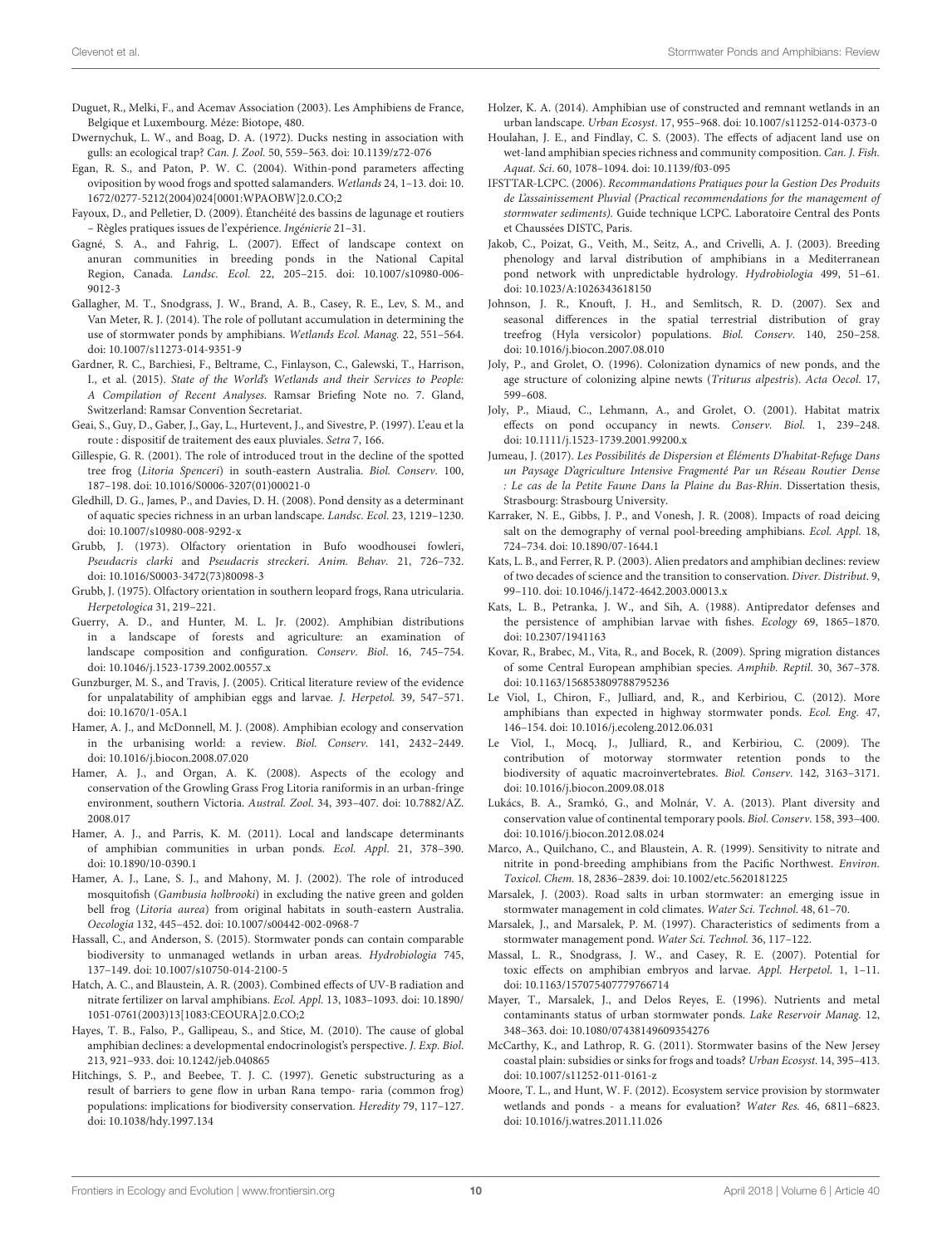- <span id="page-11-31"></span>Neff, J. M., Stout, S. A., and Gunster, D. G. (2005). Ecological risk assessment of polycyclic aromatic hydrocarbons in sediments: identifying sources and ecological hazard. Integr. Environ. Assess. Manag. 1, 22–33. doi: [10.1897/IEAM\\_2004a-016.1](https://doi.org/10.1897/IEAM_2004a-016.1)
- <span id="page-11-17"></span>Ostergaard, E., Richter, K., and West, S. (2008). "Amphibian use of stormwater ponds in the Puget lowlands of Washington, USA," in Urban Herpetology. eds J. C. Mitchell, R. E. Jung, and B. Bartholomew (Salt lake City, UT: Society for the Study of Amphibians and Reptiles), 259–270.
- <span id="page-11-30"></span>Otto, C. R., Forester, D. C., and Snodgrass, J. W. (2007). Influences of wetland and landscape characteristics on the distribution of carpenter frogs. Wetlands 27, 261–269. doi: [10.1672/0277-5212\(2007\)27\[261:IOWALC\]2.0.CO;](https://doi.org/10.1672/0277-5212(2007)27[261:IOWALC]2.0.CO)2
- <span id="page-11-11"></span>Ouellet, M., and Leheurteux, C. (2007). Principes de conservation et d'aménagement des habitats des amphibiens : revue de littérature et recommandations suggérées pour la rainette faux-grillon de l'Ouest (Pseudacris triseriata). Amphibia-Nature et Ministère Des Ressources Naturelles et de La Faune (Québec). 52.
- <span id="page-11-13"></span>Parris, K. M. (2006). Urban amphibian assemblages as metacommunities.<br> *J. Anim. Ecol.* 75, 757-764. doi: 10.1111/j.1365-2656.2006. J. Anim. Ecol. 75, 757-764. doi: 01096.x
- <span id="page-11-32"></span>Paul, M. J., and Meyer, J. L. (2001). Streams in the urban landscape. Annu. Rev. Ecol. Syst. [32, 333–365. doi: 10.1146/annurev.ecolsys.32.081501.](https://doi.org/10.1146/annurev.ecolsys.32.081501.114040) 114040
- <span id="page-11-25"></span>Pearl, C. A., Adams, M. J., Leuthold, N., and Bury, R. B. (2005). Amphibian occurrence and aquatic invaders in a changing landscape: Implications for wetland mitigation in the Willamette valley, Oregon, U. S. A. Wetlands 25, 76–88. doi: [10.1672/0277-5212\(2005\)025\[0076:AOAAII\]2.0.CO;2](https://doi.org/10.1672/0277-5212(2005)025[0076:AOAAII]2.0.CO;2)
- <span id="page-11-18"></span>Petranka, J. W., Smith, C. K., Scott, A. F., and Floyd, A. A. (2004). Identifying the minimal demographic unit for monitoring pond-breeding amphibians. Ecol. Appl. 14, 1065–1078. doi: [10.1890/02-5394](https://doi.org/10.1890/02-5394)
- <span id="page-11-28"></span>Phillips, K. (1990). Where have all the frogs and toads gone? Bioscience 40, 422–424. doi: [10.2307/1311385](https://doi.org/10.2307/1311385)
- <span id="page-11-4"></span>Pohl, J., Örn, S., Norrgren, L., and Carlsson, G. (2015). Toxicological evaluation of water from stormwater ponds using Xenopus tropicalis embryos. Wetlands Ecol. Manag. 23, 1091–1098. doi: [10.1007/s11273-015-9444-0](https://doi.org/10.1007/s11273-015-9444-0)
- <span id="page-11-19"></span>Porej, D., and Hetherington, T. E. (2005). Designing wetlands for amphibians: the importance of predatory fish and shallow littoral zones in structuring of amphibian communities. Wetlands Ecol. Manag. 13, 445–455. doi: [10.1007/s11273-004-0522-y](https://doi.org/10.1007/s11273-004-0522-y)
- <span id="page-11-21"></span>Prunier, J. G., Kaufmann, B., Léna, J. P., Fenet, S., Pompanon, F., and Joly, P. (2014). A 40-year-old divided highway does not prevent gene flow in the alpine newt Ichthyosaura alpestris. Conserv. Genet. 15, 453–468. doi: [10.1007/s10592-013-0553-0](https://doi.org/10.1007/s10592-013-0553-0)
- <span id="page-11-24"></span>Rittenhouse, T. A. G., and Semlitsch, R. D. (2007). Distribution of amphibians in terrestrial habitat surrounding wetlands. Wetlands 27, 153–161. doi: 10.1672/ [0277-5212\(2007\)27\[153:DOAITH\]2.0.CO;2](https://doi.org/10.1672/0277-5212(2007)27[153:DOAITH]2.0.CO;2)
- <span id="page-11-9"></span>Robertson, B. A., and Hutto, R. L. (2006). A framework for understanding ecological traps and an evaluation of existing evidence. Ecology 87, 1075–1085. doi: [10.1890/0012-9658\(2006\)87\[1075:AFFUET\]2.0.CO;](https://doi.org/10.1890/0012-9658(2006)87[1075:AFFUET]2.0.CO)2
- <span id="page-11-34"></span>Rodríguez-Prieto, I., and Fernández-Juricic, E. (2005). Effects of direct human disturbance on the endemic Iberian frog (Rana iberica) at individual and population levels. Biol. Conserv. [123, 1–9. doi: 10.1016/j.biocon.2004.](https://doi.org/10.1016/j.biocon.2004.10.003) 10.003
- <span id="page-11-36"></span>Rothermel, B. B., and Semlitsch, R. D. (2002). An experimental investigation of landscape resistance of forest versus old-field habitats to emigrating juvenile amphibians. Conserv. Biol. 16, 1324–1332. doi: [10.1046/j.1523-1739.2002.01085.x](https://doi.org/10.1046/j.1523-1739.2002.01085.x)
- <span id="page-11-29"></span>Rouse, J. D., Bishop, C. A., and Struger, J. (1999). Nitrogen pollution: an assessment of its threat to amphibian survival. Environ. Health Perspect. 107, 799–803. doi: [10.1289/ehp.99107799](https://doi.org/10.1289/ehp.99107799)
- <span id="page-11-38"></span>Ruban, V., Clozel, B., Conil, C., and Durand, D. (2003). Origine, Caractérisation et Gestion des Boues de L'assainissement Pluvial Routier et Urbain. Points sur les connaissances actuelles et perspectives. Bull. Labo. Ponts et Chaussées. 246–247.
- <span id="page-11-23"></span>Rubbo, M. J., and Kiesecker, J. M. (2005). Amphibian Breeding distribution in an urbanized landscape. Conserv. Biol. 19, 504–511. doi: [10.1111/j.1523-1739.2005.000101.](https://doi.org/10.1111/j.1523-1739.2005.000101.)
- <span id="page-11-39"></span>Ruhí, A., Sebastian, O. S., Feo, C., Franch, M., Gascón, S., Richter-Boix, À., et al. (2012). Man-made Mediterranean temporary ponds as a tool

for amphibian conservation. Annal. Limnol. Int. J. Limnol. 48, 81–93. doi: [10.1051/limn/2011059](https://doi.org/10.1051/limn/2011059)

- <span id="page-11-15"></span>Sanzo, D., and Hecnar, S. J. (2006). Effects of road de-icing salt (NaCl) on larval wood frogs (Rana sylvatica). Environ. Pollut. 14, 247–256. doi: [10.1016/j.envpol.2005.07.013](https://doi.org/10.1016/j.envpol.2005.07.013)
- <span id="page-11-16"></span>Savage, R. M. (1961). The Ecology and Life History of the Common Frog (Rana Temporaria Temporaria). London: Pitman.
- <span id="page-11-5"></span>Scheffers, B. R., and Paszkowski, C. A. (2013). Amphibian use of urban stormwater wetlands: the role of natural habitat features. Landsc. Urban Plan. 113, 139–149. doi: [10.1016/j.landurbplan.2013.01.001](https://doi.org/10.1016/j.landurbplan.2013.01.001)
- <span id="page-11-0"></span>Scher, O. (2005). Les Bassins d'eau Pluviale Autoroutiers en Région Méditerranéenne: Fonctionnement et Biodiversité - Evaluation de l'impact de la Pollution Routière sur les Communautés Animales Aquatiques [Doctoral dissertation] Université de Provence - Aix-Marseille.
- <span id="page-11-12"></span>Scher, O., and Thièry, A. (2005). Odonata, Amphibia and environmental characteristics in motorway stormwater retention ponds (Southern France). Hydrobiologia [551, 237–251. doi: 10.1007/s10750-005-](https://doi.org/10.1007/s10750-005-4464-z) 4464-z
- <span id="page-11-8"></span>Schlaepfer, M. A., Runge, M. C., and Sherman, P. W. (2002). Ecological and evolutionary traps. Trends Ecol. Evol. 17, 474–480. doi: [10.1016/S0169-5347\(02\)02580-6](https://doi.org/10.1016/S0169-5347(02)02580-6)
- <span id="page-11-22"></span>Semlitsch, R. D. (1998). Biological delineation of terrestrial buffer zones for pond-breeding salamanders. Conserv. Biol. 12, 1113–1119. doi: [10.1046/j.1523-1739.1998.97274.x](https://doi.org/10.1046/j.1523-1739.1998.97274.x)
- <span id="page-11-10"></span>Semlitsch, R. D., and Bodie, J. R. (2003). Biological criteria for buffer zones around wetlands and riparian habitats for amphibians and reptiles. Conserv. Biol. 17, 1219–1228. doi: [10.1046/j.1523-1739.2003.02177.x](https://doi.org/10.1046/j.1523-1739.2003.02177.x)
- <span id="page-11-1"></span>Simon, J. A., Snodgrass, J. W., Casey, R. E., and Sparling, D. W. (2009). Spatial correlates of amphibian use of constructed wetlands in an urban landscape. Landsc. Ecol. [24, 361–373. doi: 10.1007/s10980-008-](https://doi.org/10.1007/s10980-008-9311-y) 9311-y
- <span id="page-11-26"></span>Skidds, D. E., Golet, F. C., Paton, P. W. C., and Mitchell, J. C. (2007). Habitat correlates of reproductive effort in wood frogs and spotted salamanders in an urbanizing watershed. J. Herpetol. 41, 439–450. doi: 10.1670/0022- [1511\(2007\)41\[439:HCOREI\]2.0.CO;2](https://doi.org/10.1670/0022-1511(2007)41[439:HCOREI]2.0.CO)
- <span id="page-11-2"></span>Skriabine, P., Billon, V., Geai, S., Calovi, L., and Ruperd, Y. (2004). Nomenclature de la loi sur l'eau - application aux infrastructures routières-guide technique. Setra 111.
- <span id="page-11-14"></span>Snodgrass, J. W., Casey, R. E., Joseph, D., and Simon, J. A. (2008). Microcosm investigations of stormwater pond sediment toxicity to embryonic and larval amphibians: variation in sensitivity among species. Environ. Pollut. 154, 291–297. doi: [10.1016/j.envpol.2007.10.003](https://doi.org/10.1016/j.envpol.2007.10.003)
- <span id="page-11-37"></span>Sparling, D. W., Fellers, G. M., and McConnell, L. L. (2001). Pesticides and amphibian population declines in California, USA. Environ. Toxicol. Chem[. 20, 1591–1595. doi: 10.1002/etc.56202](https://doi.org/10.1002/etc.5620200725) 00725
- <span id="page-11-20"></span>Sredl, M. J., and Collins, J. P. (1992). The interaction of predation, competition, and habitat complexity in structuring an amphibian community. Copeia 3, 607–614. doi: [10.2307/1446138](https://doi.org/10.2307/1446138)
- <span id="page-11-27"></span>Stebbins, R. C., and Cohen, N. W. (1995). A Natural History of Amphibians. Princeton, NJ: Princeton University Press.
- <span id="page-11-35"></span>Sun, J. W. C., and Narins, P. M. (2005). Anthropogenic sounds differentially affect amphibian call rate. Biol. Conserv. 121, 419–427. doi: [10.1016/j.biocon.2004.05.017](https://doi.org/10.1016/j.biocon.2004.05.017)
- <span id="page-11-6"></span>Thomas, C. D., Cameron, A., Green, R. E., Bakkenes, M., Beaumont, L. J., Collingham, Y. C., et al. (2004). Extinction risk from climate change. Nature 427, 145–148. doi: [10.1038/nature02121](https://doi.org/10.1038/nature02121)
- <span id="page-11-33"></span>Thurgate, N. Y., and Pechmann, J. H. K. (2007). Canopy closure, competition, and the endangered dusky gopher frog. J. Wildlife Manag. 71, 1845–1852 doi: [10.2193/2005-586](https://doi.org/10.2193/2005-586)
- <span id="page-11-3"></span>Tixier, G., Lafont, M., Grapentine, L., Rochfort, Q., and Marsalek, J. (2011). Ecological risk assessment of urban stormwater ponds: literature review and proposal of a new conceptual approach providing ecological quality goals and the associated bioassessment tools. Ecol. Indic. 11, 1497–1506. doi: [10.1016/j.ecolind.2011.03.027](https://doi.org/10.1016/j.ecolind.2011.03.027)
- <span id="page-11-7"></span>Todd, B. D., Luhring, T. M., Rothermel, B. B., and Gibbons, J. W. (2009). Effects of forest removal on amphibian migrations: implications